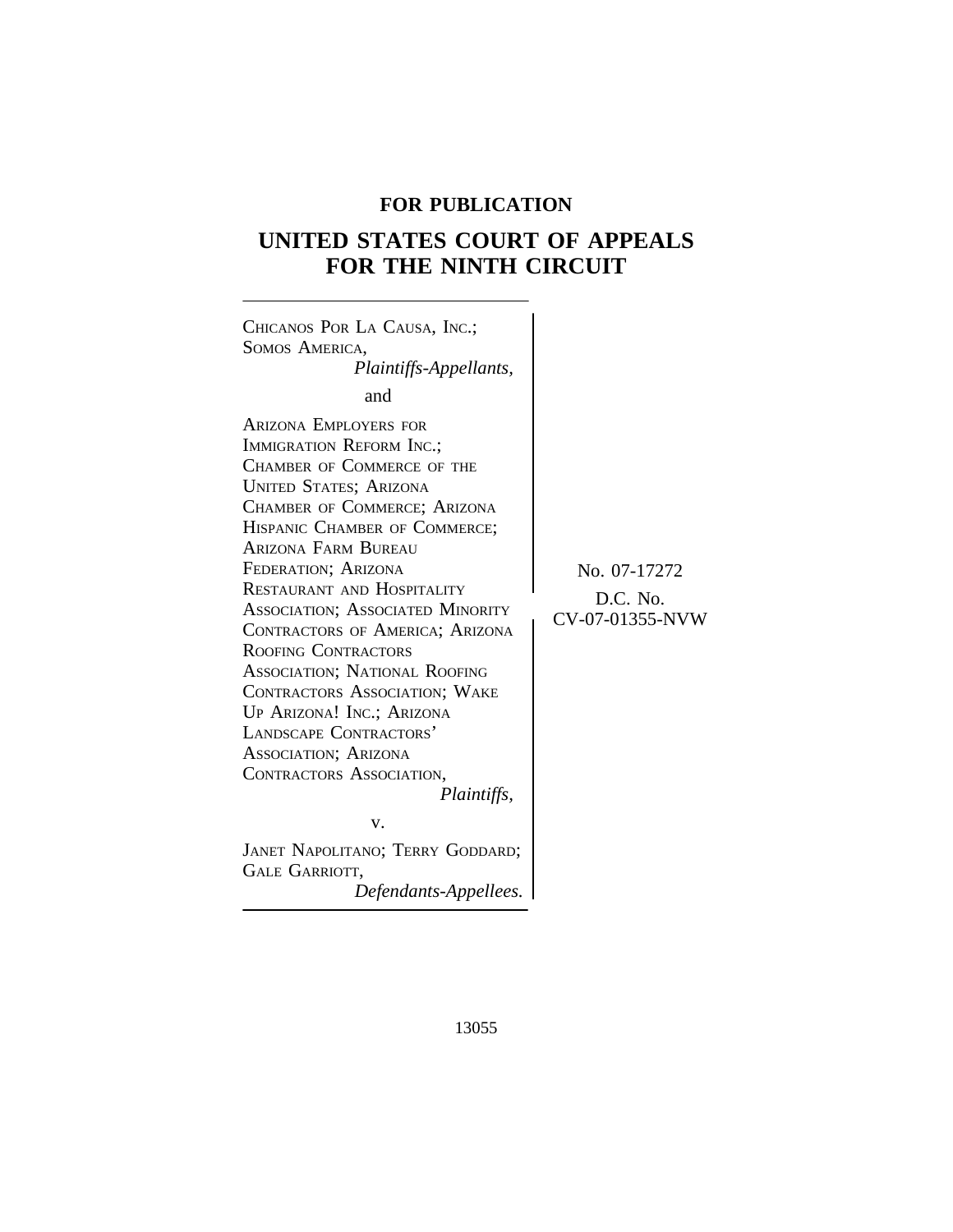<sup>C</sup>HICANOS POR LA CAUSA, INC.; SOMOS AMERICA, *Plaintiffs,* and ARIZONA EMPLOYERS FOR IMMIGRATION REFORM INC.; CHAMBER OF COMMERCE OF THE UNITED STATES; ARIZONA CHAMBER OF COMMERCE; ARIZONA HISPANIC CHAMBER OF COMMERCE; ARIZONA FARM BUREAU FEDERATION; ARIZONA No. 07-17274<br>RESTAURANT AND HOSPITALITY RESTAURANT AND HOSPITALITY<br>
ASSOCIATION; ASSOCIATED MINORITY<br>
CV-07-01355-NVW CONTRACTORS OF AMERICA; ARIZONA ROOFING CONTRACTORS ASSOCIATION; NATIONAL ROOFING CONTRACTORS ASSOCIATION; WAKE UP ARIZONA! INC.; ARIZONA LANDSCAPE CONTRACTORS' ASSOCIATION; ARIZONA CONTRACTORS ASSOCIATION, *Plaintiffs-Appellants,* v. JANET NAPOLITANO; TERRY GODDARD; GALE GARRIOTT, *Defendants-Appellees.*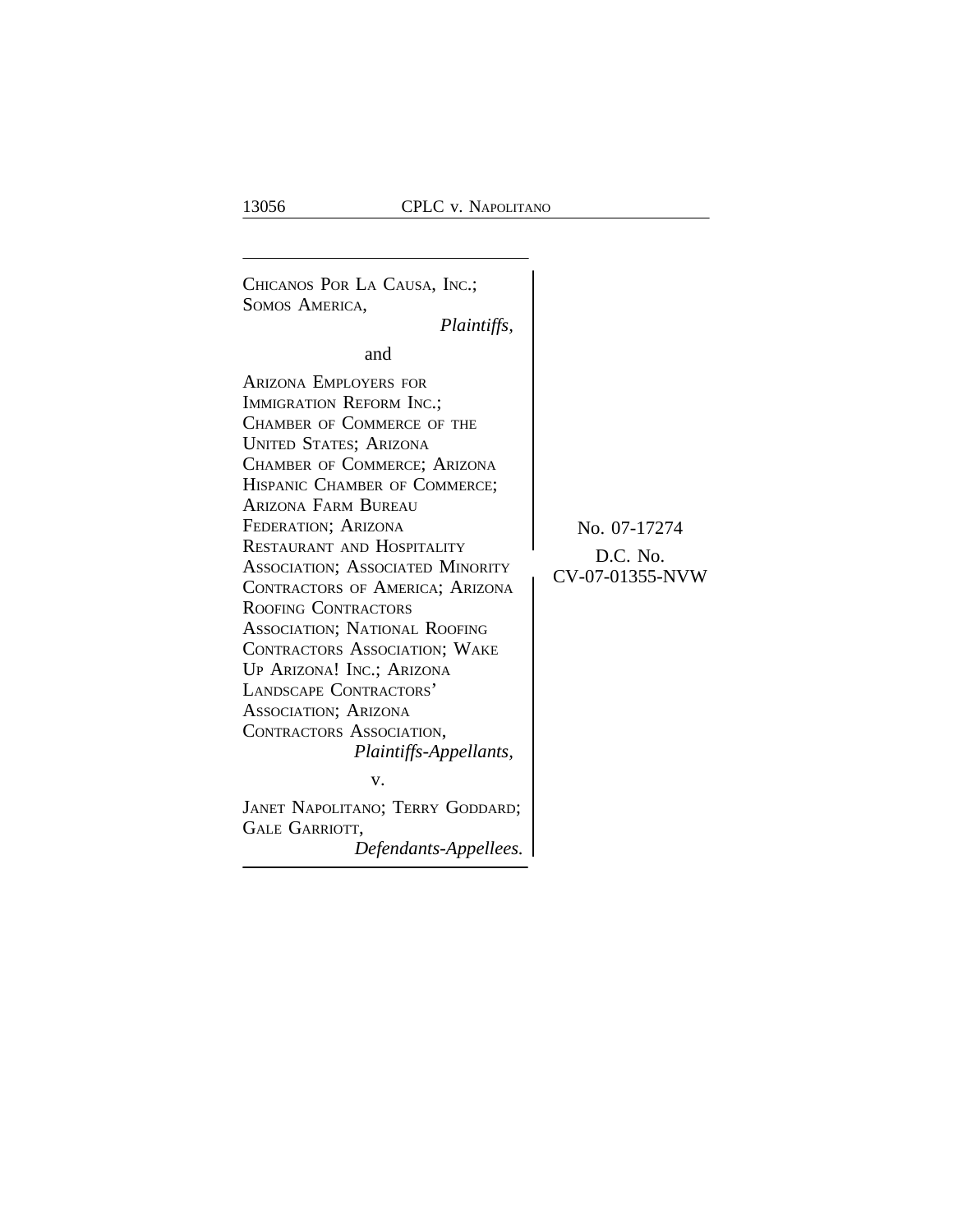*Plaintiffs,*

<sup>A</sup>RIZONA CONTRACTORS ASSOCIATION, INC.; ARIZONA EMPLOYERS FOR IMMIGRATION REFORM INC.; CHAMBER OF COMMERCE OF THE UNITED STATES; ARIZONA CHAMBER OF COMMERCE; ARIZONA HISPANIC CHAMBER OF COMMERCE INC.; ARIZONA FARM BUREAU FEDERATION; ARIZONA RESTAURANT AND HOSPITALITY ASSOCIATION; ASSOCIATED MINORITY <sup>C</sup>ONTRACTORS OF AMERICA; ARIZONA <sup>R</sup>OOFING CONTRACTORS ASSOCIATION; NATIONAL ROOFING CONTRACTORS ASSOCIATION; ARIZONA LANDSCAPE CONTRACTORS' ASSOCIATION, *Plaintiffs-Appellants,* and WAKE UP ARIZONA! INC.; VALLE DEL SOL INC.; CHICANOS POR LA CAUSA, INC.; SOMOS AMERICA,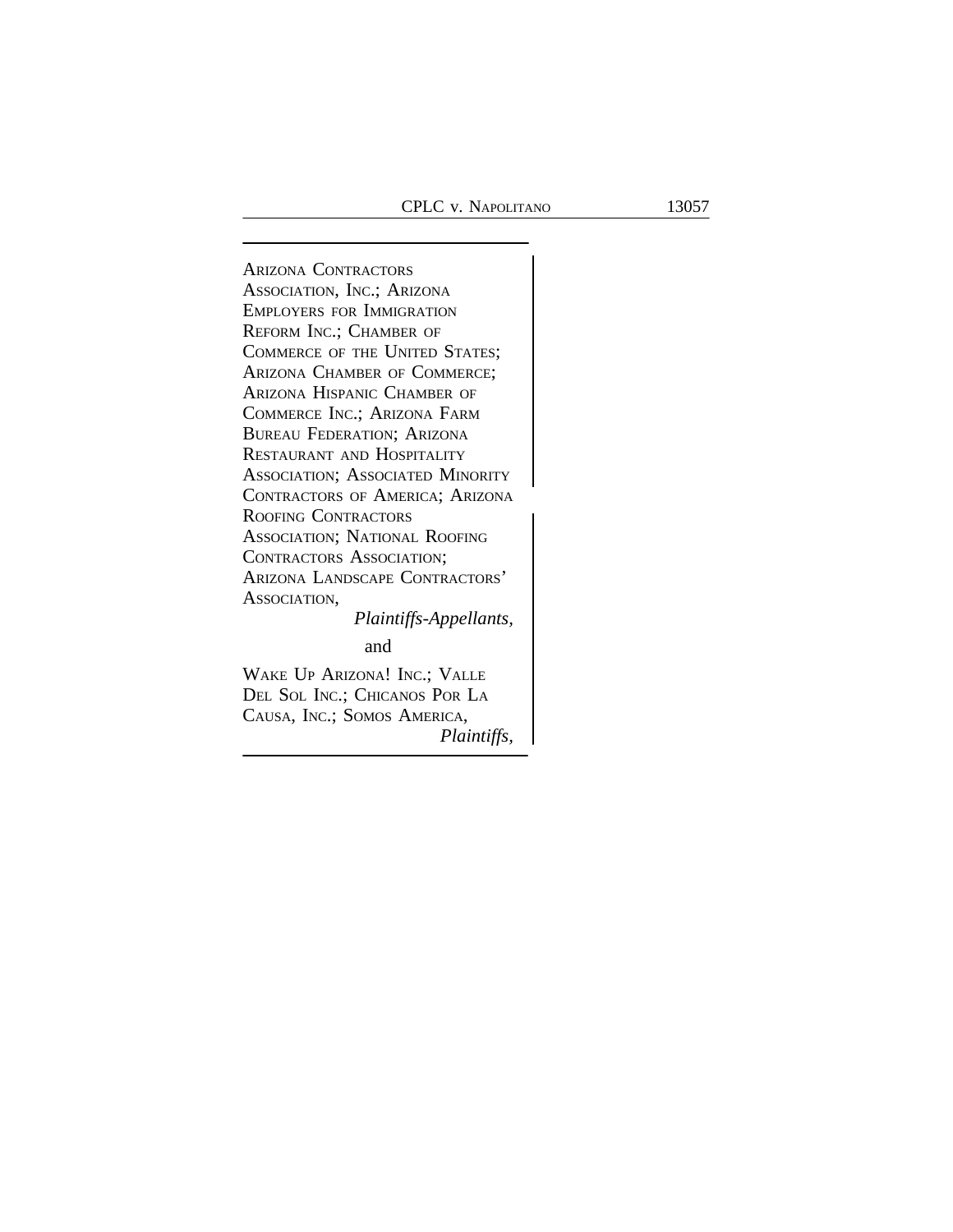v. CRISS CANDELARIA; ED RHEINHEIMER; TERRENCE HANER; DAISY FLORES; KENNY ANGLE;<br>
DEREK D. RAPIER; MARTIN<br>
BRANNAN: ANDREW P. THOMAS: D.C. Nos. BRANNAN; ANDREW P. THOMAS;<br>MATTHEW J. SMITH: JAMES CURRIER: CV-07-02496-NVW MATTHEW J. SMITH; JAMES CURRIER; CV-07-02496-NVW<br>BARBARA LAWALL JAMES P. WALSH: CV-07-02518-NVW BARBARA LAWALL JAMES P. WALSH; GEORGE SILVA; SHEILA POLK; JON SMITH; TERRY GODDARD; FIDELIS V. GARCIA; GALE GARRIOTT; MELVIN R. BOWERS Jr., *Defendants-Appellees.*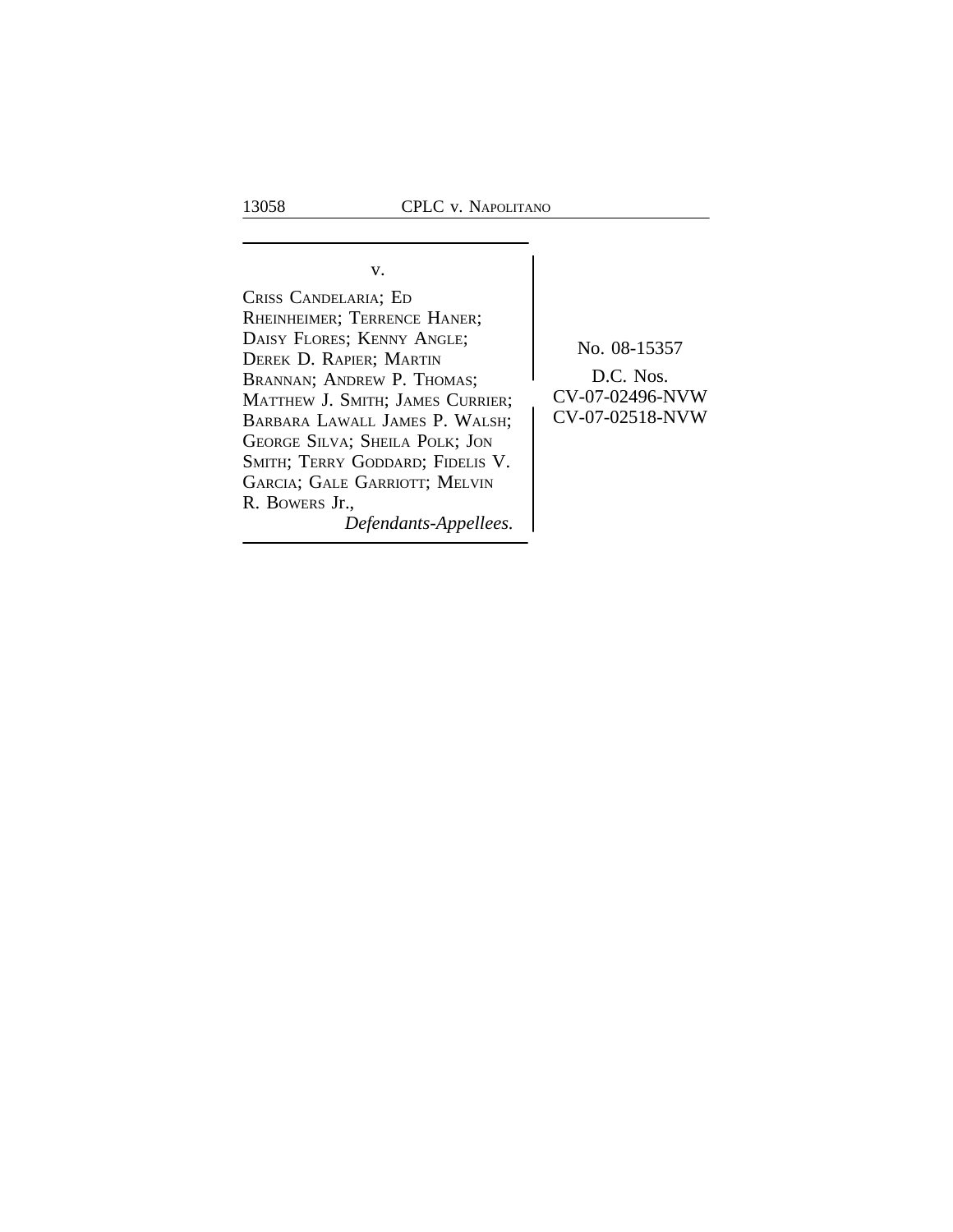<sup>A</sup>RIZONA CONTRACTORS ASSOCIATION, INC.; ARIZONA EMPLOYERS FOR IMMIGRATION REFORM INC.; CHAMBER OF COMMERCE OF THE UNITED STATES; ARIZONA CHAMBER OF COMMERCE; ARIZONA HISPANIC CHAMBER OF COMMERCE INC.; ARIZONA FARM BUREAU FEDERATION; ARIZONA RESTAURANT AND HOSPITALITY ASSOCIATION; ASSOCIATED MINORITY CONTRACTORS OF AMERICA; ARIZONA <sup>R</sup>OOFING CONTRACTORS ASSOCIATION; NATIONAL ROOFING CONTRACTORS ASSOCIATION; ARIZONA LANDSCAPE CONTRACTORS' ASSOCIATION,

*Plaintiffs,*

and,

WAKE UP ARIZONA! INC.; VALLE DEL SOL INC.; CHICANOS POR LA CAUSA, INC.; SOMOS AMERICA, *Plaintiffs-Appellants,*

v.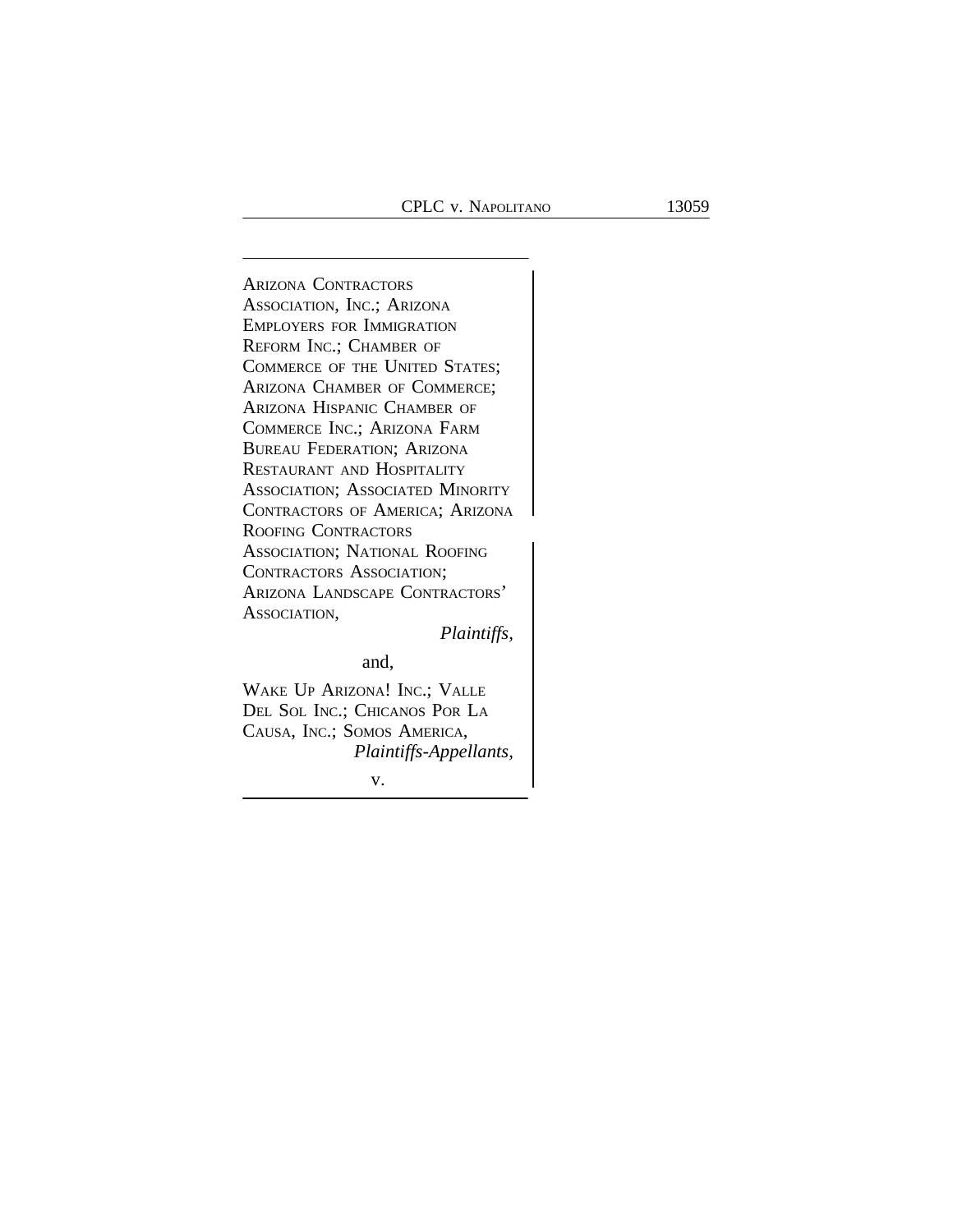<sup>C</sup>RISS CANDELARIA; E<sup>D</sup> RHEINHEIMER; TERRENCE HANER; DAISY FLORES; KENNY ANGLE; DEREK D. RAPIER; MARTIN No. 08-15359 BRANNAN; ANDREW P. THOMAS; D.C. Nos.<br>MATTHEW J. SMITH; JAMES CURRIER; D.C. Nos.<br>Depends J. SMITH; JAMES CURRIER; CV-07-02496-NVW CV-07-02496-NVW <sup>B</sup>ARBARA LAWALL JAMES P. WALSH; GEORGE SILVA; SHEILA POLK; JON SMITH; TERRY GODDARD; FIDELIS V. GARCIA; GALE GARRIOTT; MELVIN R. BOWERS Jr., *Defendants-Appellees.*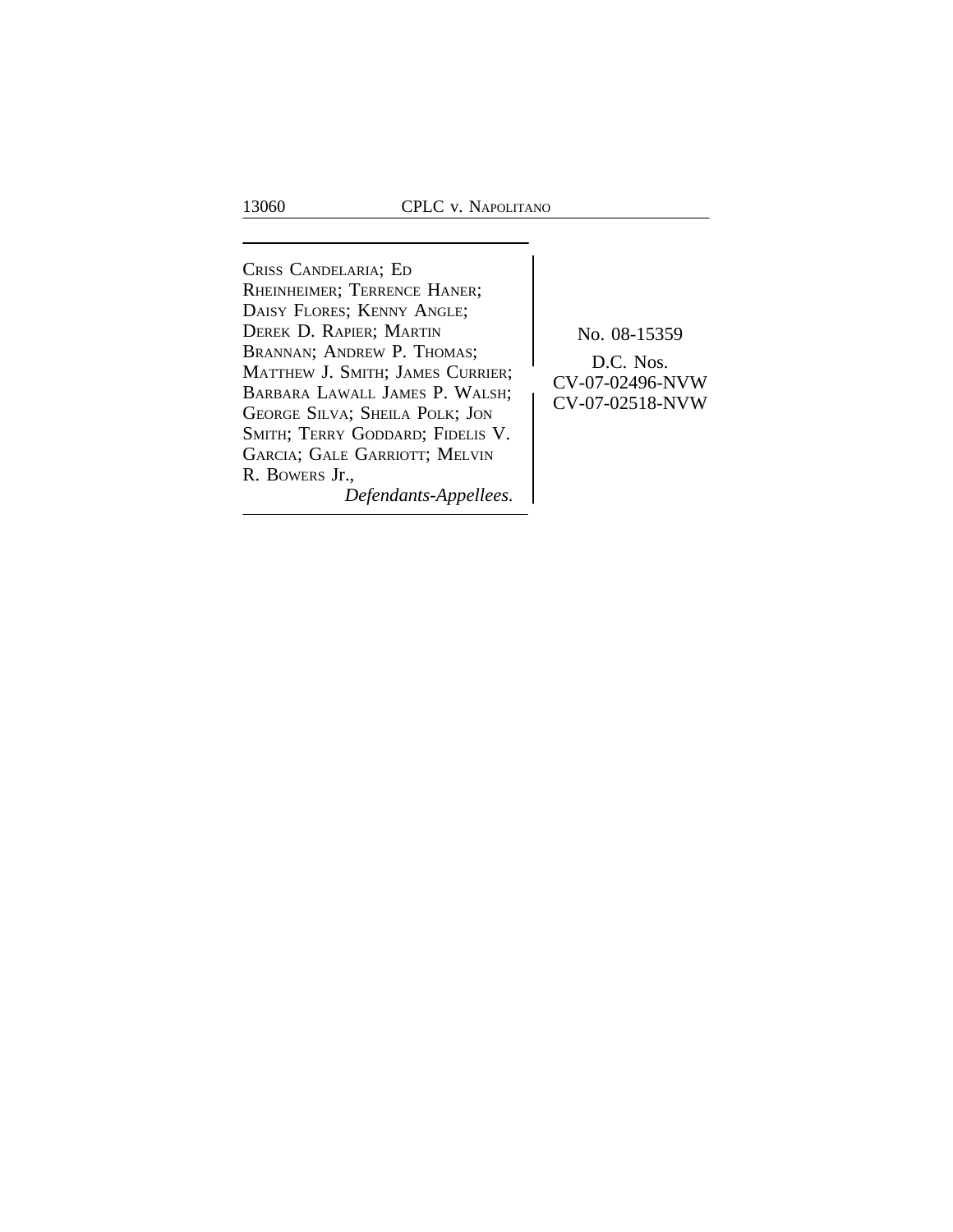<sup>A</sup>RIZONA CONTRACTORS ASSOCIATION, INC.; ARIZONA EMPLOYERS FOR IMMIGRATION REFORM INC.; CHAMBER OF COMMERCE OF THE UNITED STATES; ARIZONA CHAMBER OF COMMERCE; ARIZONA HISPANIC CHAMBER OF COMMERCE INC.; ARIZONA FARM BUREAU FEDERATION; ARIZONA RESTAURANT AND HOSPITALITY ASSOCIATION; ASSOCIATED MINORITY CONTRACTORS OF AMERICA; ARIZONA ROOFING CONTRACTORS <sup>A</sup>SSOCIATION; NATIONAL ROOFING CONTRACTORS ASSOCIATION; ARIZONA LANDSCAPE CONTRACTORS' ASSOCIATION, *Plaintiffs,* VALLE DEL SOL INC.; CHICANOS

POR LA CAUSA, INC.; SOMOS AMERICA,

*Plaintiffs,*

and

WAKE UP ARIZONA! INC., *Plaintiff-Appellant,* v.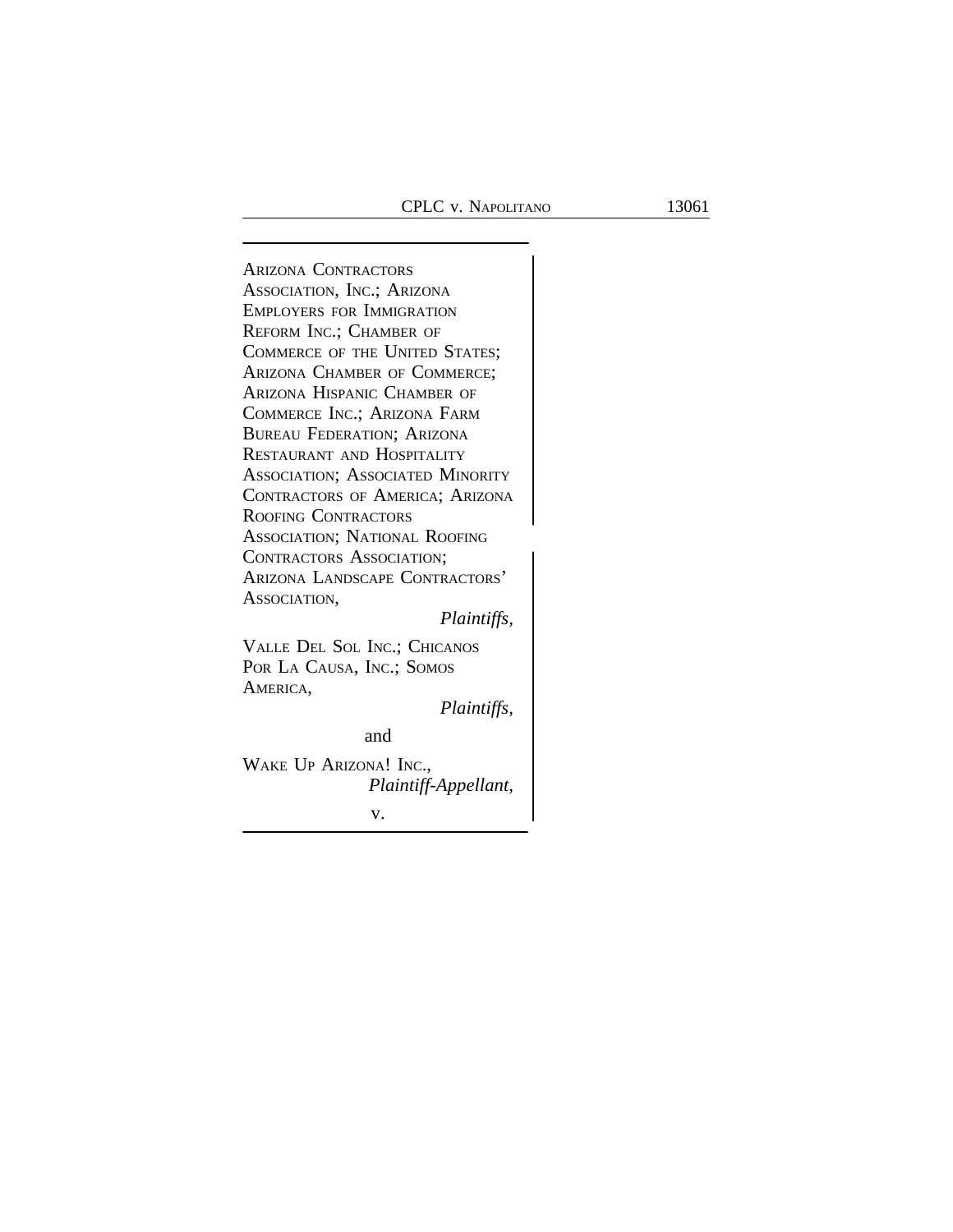<sup>C</sup>RISS CANDELARIA; E<sup>D</sup> RHEINHEIMER; TERRENCE HANER; DAISY FLORES; KENNY ANGLE; DEREK D. RAPIER; MARTIN No. 08-15360 BRANNAN; ANDREW P. THOMAS; D.C. Nos.<br>MATTHEW J. SMITH; JAMES CURRIER; CV-07-02496-NVW CV-07-02496-NVW <sup>B</sup>ARBARA LAWALL JAMES P. WALSH; GEORGE SILVA; SHEILA POLK; JON<br>SMITH: TERRY GODDARD: FIDELIS V. OPINION SMITH; TERRY GODDARD; FIDELIS V. GARCIA; GALE GARRIOTT; MELVIN R. BOWERS Jr.,

*Defendant-Appellant.*

Appeal from the United States District Court for the District of Arizona Neil V. Wake, District Judge, Presiding

Argued and Submitted June 12, 2008—San Francisco, California

Filed September 17, 2008

Before: Mary M. Schroeder, John M. Walker, Jr.,\* and N. Randy Smith, Circuit Judges.

Opinion by Judge Schroeder

<sup>\*</sup>The Honorable John M. Walker, Jr., Senior United States Circuit Judge for the Second Circuit, sitting by designation.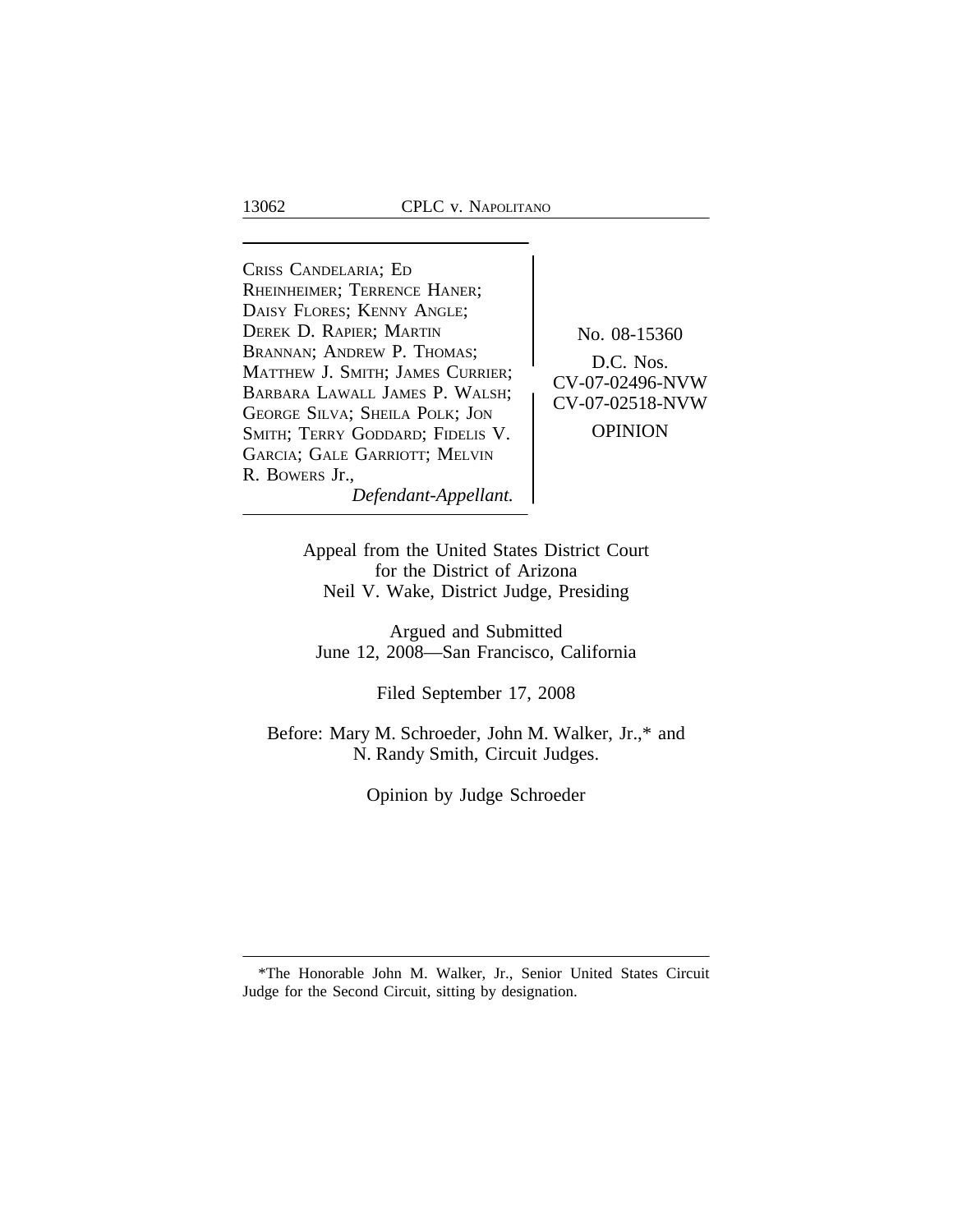# **COUNSEL**

Jonathan Weissglass, San Francisco, California, attorney for plaintiffs/appellants.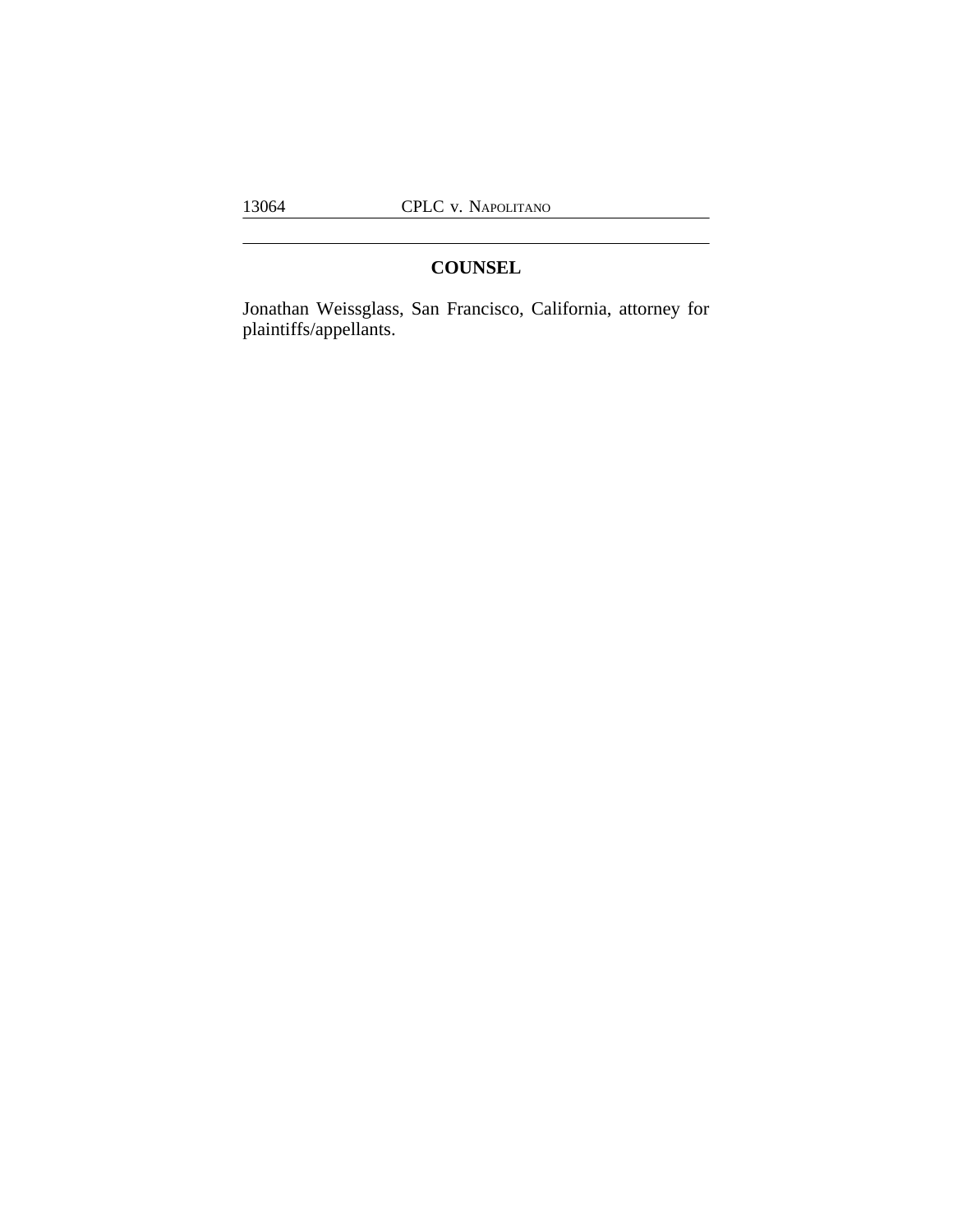Mary O'Grady, Phoenix, Arizona, for the State defendants/appellees.

Buckley King, Phoenix, Arizona, for defendant/appellees, Apache, Cochise, Gila, Graham, Greenlee, La Paz, Navajo, Santa Cruz, and Yavapai Counties.

Daniel Jurkowitz, Tucson, Arizona, for defendant/appellee, Pima County.

### **OPINION**

#### SCHROEDER, Circuit Judge:

This case is a facial challenge to an Arizona state law, enacted in 2007 and aimed at illegal immigration, that reflects rising frustration with the United States Congress's failure to enact comprehensive immigration reform. The Arizona law, called the Legal Arizona Workers Act, targets employers who hire illegal aliens, and its principal sanction is the revocation of state licenses to do business in Arizona. It has yet to be enforced against any employer.

Various business and civil-rights organizations (collectively, "plaintiffs") brought these actions against the fifteen county attorneys of the state of Arizona, the Governor of Arizona, the Arizona Attorney General, the Arizona Registrar of Contractors, and the Director of the Department of Revenue of Arizona (collectively, "defendants"). Plaintiffs allege that the Legal Arizona Workers Act ("the Act"), Ariz. Rev. Stat. §§ 23-211 to 23-216, is expressly and impliedly preempted by the federal Immigration Reform and Control Act of 1986 ("IRCA"), 8 U.S.C. §§ 1324a-1324b, and the Illegal Immigration Reform and Immigrant Responsibility Act of 1996 ("IIRIRA"), Pub. L. No. 104-208, 110 Stat. 3009 (1996), codified in various sections of 8 U.S.C. and 18 U.S.C. They also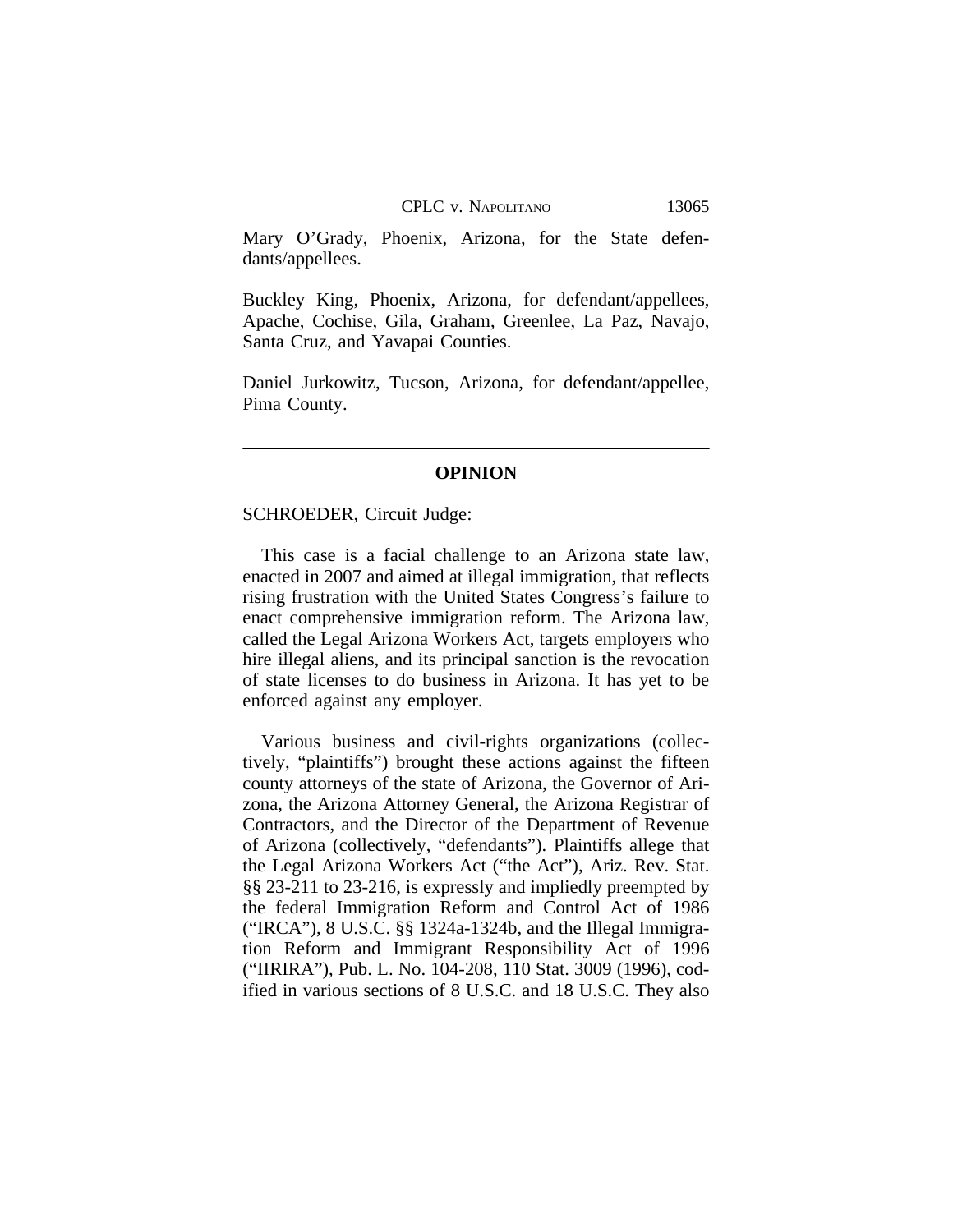allege that the Act violates employers' rights to due process by denying them an opportunity to challenge the federal determination of the work-authorization status of their employees before sanctions are imposed.

The district court held that the law was not preempted. The main argument on appeal is that the law is expressly preempted by the federal immigration law provision preempting state regulation "other than through licensing and similar laws." 8 U.S.C. § 1324a(h)(2). The district court correctly determined that the Act was a "licensing" law within the meaning of the federal provision and therefore was not expressly preempted.

There is also a secondary, implied preemption issue that principally relates to the provision requiring employers to use the electronic verification system now being refined by the federal government as a tool to check the work-authorization status of employees through federal records. It is known as E-Verify. Under current federal immigration law, use of the system is voluntary, and the Arizona law makes it mandatory. We hold that such a requirement to use the federal verification tool, for which there is no substitute under development in either the state, federal, or private sectors, is not expressly or impliedly preempted by federal policy.

Plaintiffs also contend that the statute does not guarantee employers an opportunity to be heard before their business licenses may be revoked. The statute can and should be reasonably interpreted to allow employers, before any license can be adversely affected, to present evidence to rebut the presumption that an employee is unauthorized.

We uphold the statute in all respects against this facial challenge, but we must observe that it is brought against a blank factual background of enforcement and outside the context of any particular case. If and when the statute is enforced, and the factual background is developed, other challenges to the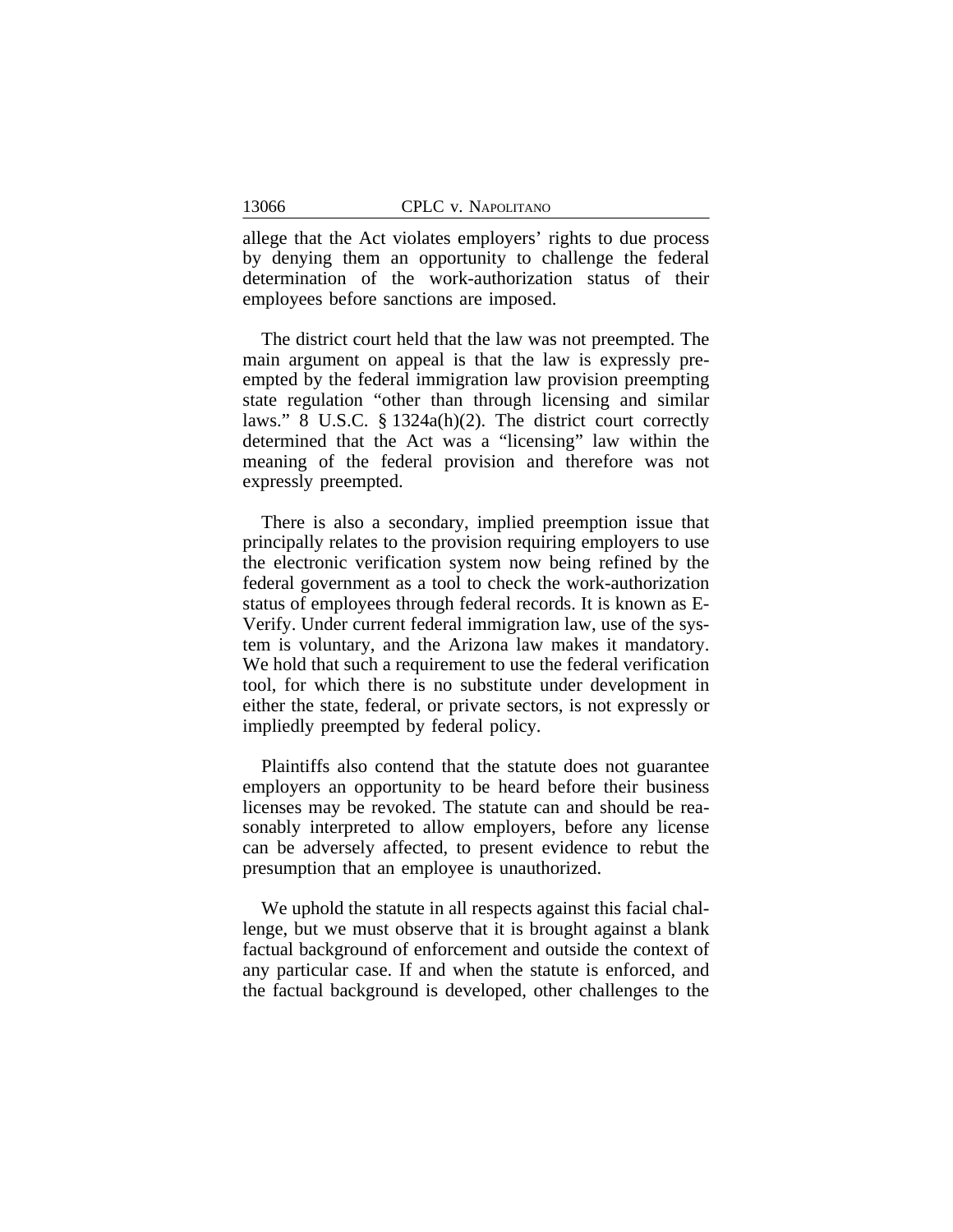Act as applied in any particular instance or manner will not be controlled by our decision. *See Crawford v. Marion County Election Bd.*, \_\_\_ U.S. \_\_\_, 128 S. Ct. 1610, 1621 (2008) (describing heavy burden of persuasion to sustain a broad attack on the facial validity of a statute in all its applications).

#### **Background**

Sanctions for hiring unauthorized aliens were first created at the federal level when Congress passed IRCA in 1986. *See* Pub. L. No. 99-603, 100 Stat. 3359 (1986). IRCA prohibits knowingly or intentionally hiring or continuing to employ an unauthorized alien, 8 U.S.C. § 1324a(a), which it defines as an alien either not lawfully admitted for permanent residence or not authorized to be employed by IRCA or the U.S. Attorney General, 8 U.S.C. § 1324a(h)(3).

IRCA also sets out the method of demonstrating an employer's compliance with the law through a paper-based method of verifying an employee's eligibility, known as the I-9 system. *Id.* § 1324a(b). It requires employees to attest to their eligibility to work and to present one of the specified identity documents. *Id.* § 1324a(b)(1), (2). IRCA then requires employers to examine the identity document the employee presents and attest that it appears to be genuine. *Id.*  $§$  1324a(b)(1)(A). The employer is entitled to a defense to sanctions if the employer shows good-faith compliance with the I-9 system, unless the employer has engaged in a pattern or practice of violations. *Id.* § 1324a(b)(6).

The Attorney General is charged with enforcing violations of IRCA. *Id.* § 1324a(e). Hearings are held before selected administrative law judges ("ALJs"), and the ALJs' decisions are reviewable by the federal courts. *Id.* § 1324a(e)(3).

IRCA contains an express preemption provision, which states: "The provisions of this section preempt any State or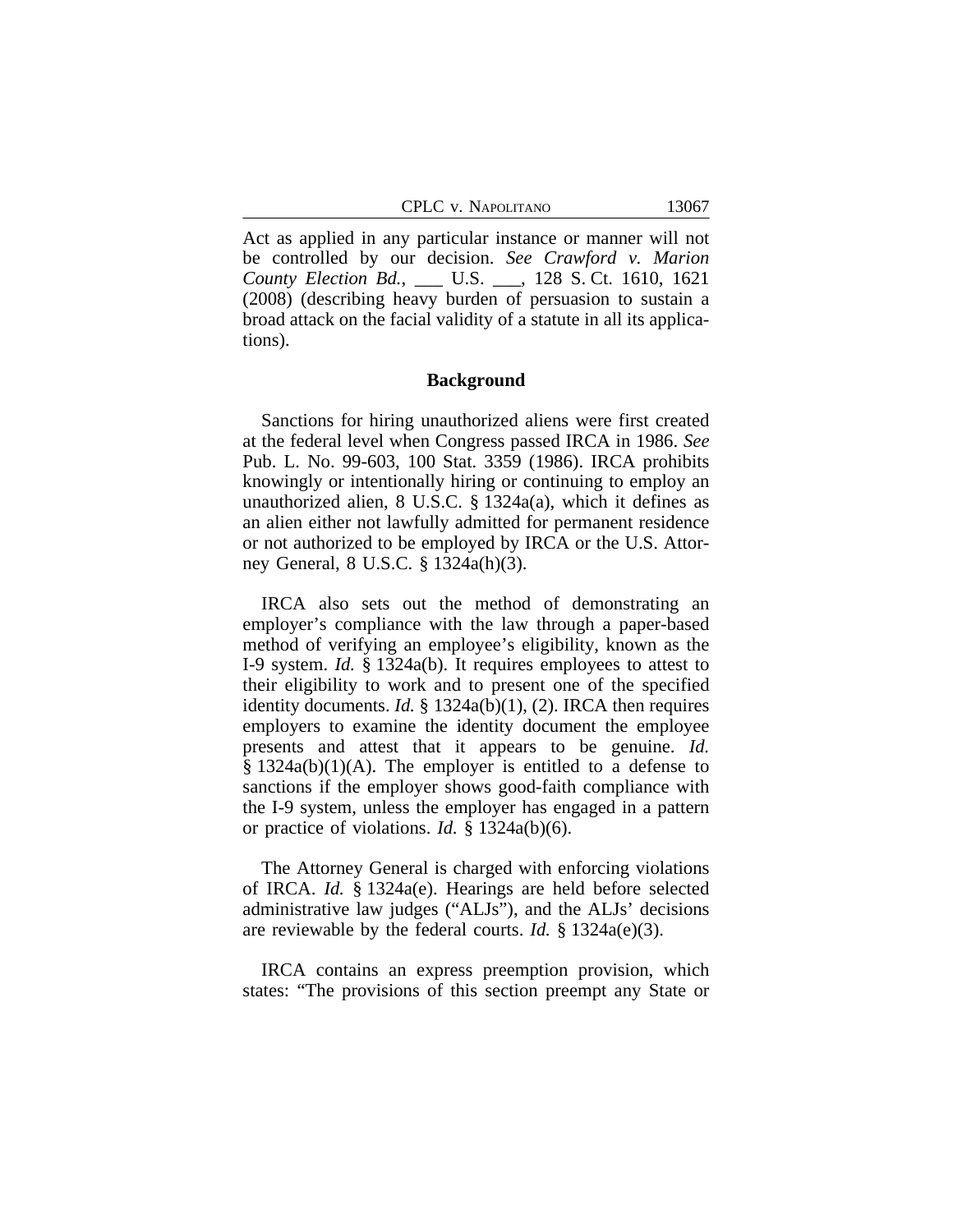local law imposing civil or criminal sanctions (other than through licensing and similar laws) upon those who employ, or recruit or refer for a fee for employment, unauthorized aliens." *Id.* § 1324a(h)(2). The scope of the savings clause, which permits state "licensing and similar laws," is a critical issue in this appeal.

IIRIRA directed the Attorney General to establish three pilot programs to ensure efficient and accurate verification of any new employee's eligibility for employment. Pub. L. No. 104-208, §§ 401-405, 110 Stat. 3009, 3009-655 to 3009-666. One of these programs, the Basic Pilot Program, was to be made available in at least five of the seven states with the highest estimated populations of aliens not lawfully present in the United States. *Id.* § 401(c), 110 Stat. at 3009-656. Congress amended IIRIRA in 2002 by extending the four-year period for the pilot programs to a six-year period, *see* Basic Pilot Extension Act of 2001, Pub. L. No. 107-128, § 2, 115 Stat. 2407, 2407 (2002), and again in 2003 by extending the six-year period to an eleven-year period, *see* Basic Pilot Program Extension and Expansion Act of 2003 ("Expansion Act"), Pub. L. No. 108-156, § 2, 117 Stat. 1944, 1944 (2003). The Basic Pilot Program has thus been extended until November 2008. The Expansion Act also expanded the availability of the Basic Pilot Program to all fifty states. *See id.* § 3.

The Basic Pilot Program, now known as E-Verify, is an internet-based system that allows an employer to verify an employee's work-authorization status. It is an alternative to the I-9 system. After an employer submits a verification request for an employee, E-Verify either issues a confirmation or a tentative nonconfirmation of work-authorization status. If a tentative nonconfirmation is issued, the employer must notify the employee, who has eight days to challenge the finding. The employer cannot take any adverse action against the employee during that time. If an employee does challenge the tentative nonconfirmation, the employer will be informed of the employee's final work-authorization status. Any employee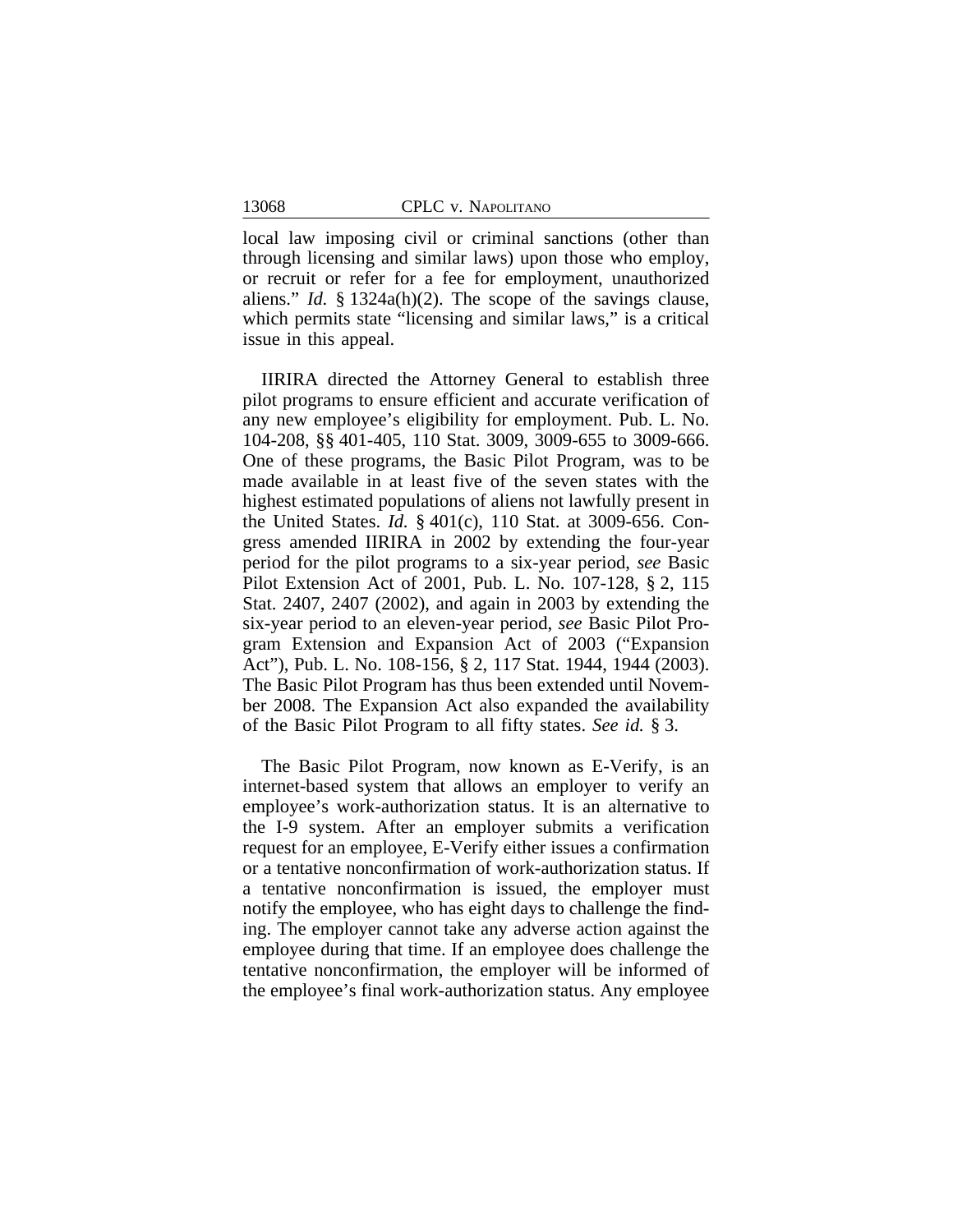| 13069 |
|-------|
|       |

who either does not challenge a tentative nonconfirmation or is unsuccessful in challenging a tentative nonconfirmation must be terminated, or the employer must notify the Department of Homeland Security ("DHS") that it will continue to employ that person. An employer who fails to notify DHS of the continued employment of a person who received a final nonconfirmation is subject to a civil money penalty. An employer who continues to employ a person after receiving a final nonconfirmation is subject to a rebuttable presumption that it knowingly employed an unauthorized alien.

Against this federal backdrop, we turn to the state law at issue here. Arizona enacted the Legal Arizona Workers Act on July 2, 2007, with an effective date of January 1, 2008. 2007 Ariz. Sess. Laws Ch. 279. The Act allows the superior courts of Arizona to suspend or revoke the business licenses of employers who knowingly or intentionally hire unauthorized aliens. Ariz. Rev. Stat. § 23-212. Any person may submit a complaint to the Arizona Attorney General or a county attorney. *Id.* § 23-212(B). After determining a complaint is not false or frivolous, the appropriate county attorney is charged with bringing an action against the employer in superior court. *Id.* § 23-212(C), (D). The Act uses IRCA's definition of "unauthorized alien." *See id.* § 23-211(11). Additionally, the Act requires that the court use the federal government's determination of the employee's lawful status. *Id.* § 23-212(H).

The Act makes participation in E-Verify mandatory for all employers, although it provides no penalty for violation of the requirement. *See id.* § 23-214(A). The Act also includes an affirmative defense for good-faith compliance, explicitly incorporating IRCA. *See id.* § 23-212(J).

The Act mandates a graduated series of sanctions for violations. A first violation requires the employer to terminate the employment of all unauthorized aliens, file quarterly reports of all new hires for a probationary period, and file an affidavit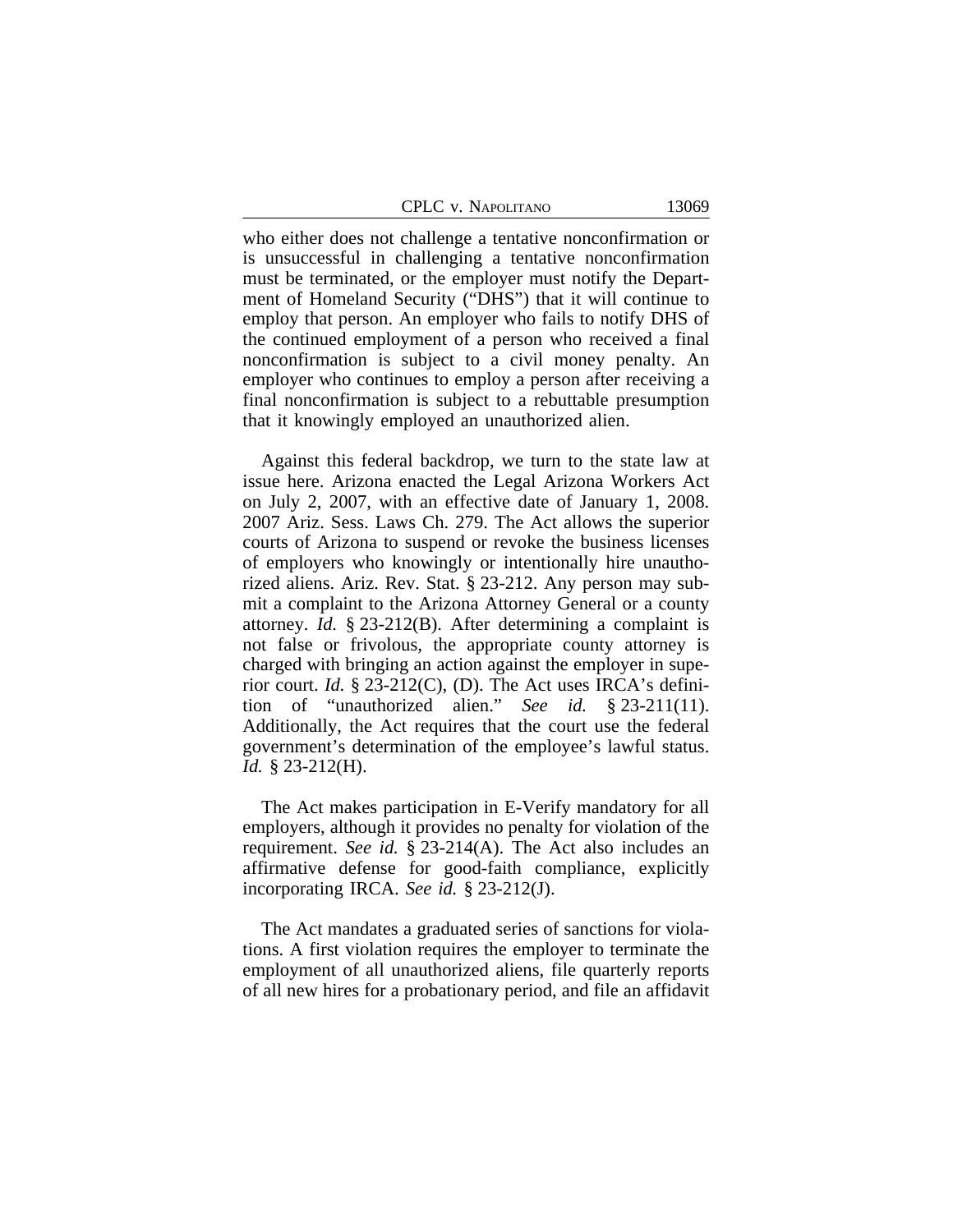stating that it terminated all unauthorized aliens and will not intentionally or knowingly hire any others. *Id.* §§ 23-212(F)- 212.01(F). A second violation during the probationary period results in the permanent revocation of the employer's business license. *Id.* §§ 23-212(F)(2), (3), 23-212.01(F)(2), (3).

Plaintiffs originally filed an action challenging the Act on July 13, 2007, less than one month after the Act's enactment. The district court dismissed the first action for lack of subject matter jurisdiction because it did not name as defendants any of Arizona's county attorneys, who have the responsibility of enforcing the Act.

In December 2007, plaintiffs filed a second complaint, this time including the Arizona county attorneys as defendants. The principal contentions were that the Act was expressly preempted by federal law because the Act was not a "licensing" or "similar" law within the meaning of the savings clause of IRCA's preemption provision; that, even if the Act was not expressly preempted, it was impliedly preempted because its sanctions provisions and E-Verify requirement conflict with federal law; and that the Act violated employers' due process rights because it did not allow them an adequate opportunity to dispute the federal government's response that an employee was not authorized to work.

The matter proceeded to hearing, and the district court dismissed the Arizona Attorney General for lack of subject matter jurisdiction, because he lacks the authority to bring enforcement actions. The court ruled in favor of the remaining defendants on the merits. It held that the Act is not expressly preempted by IRCA because the Act is a licensing law within the meaning of the savings clause. It held that neither the Act's sanctions provisions, nor the provision mandating use of E-Verify, was inconsistent with federal policy, and thus they were not impliedly preempted. Finally, the court held that the Act did not, on its face, violate due process because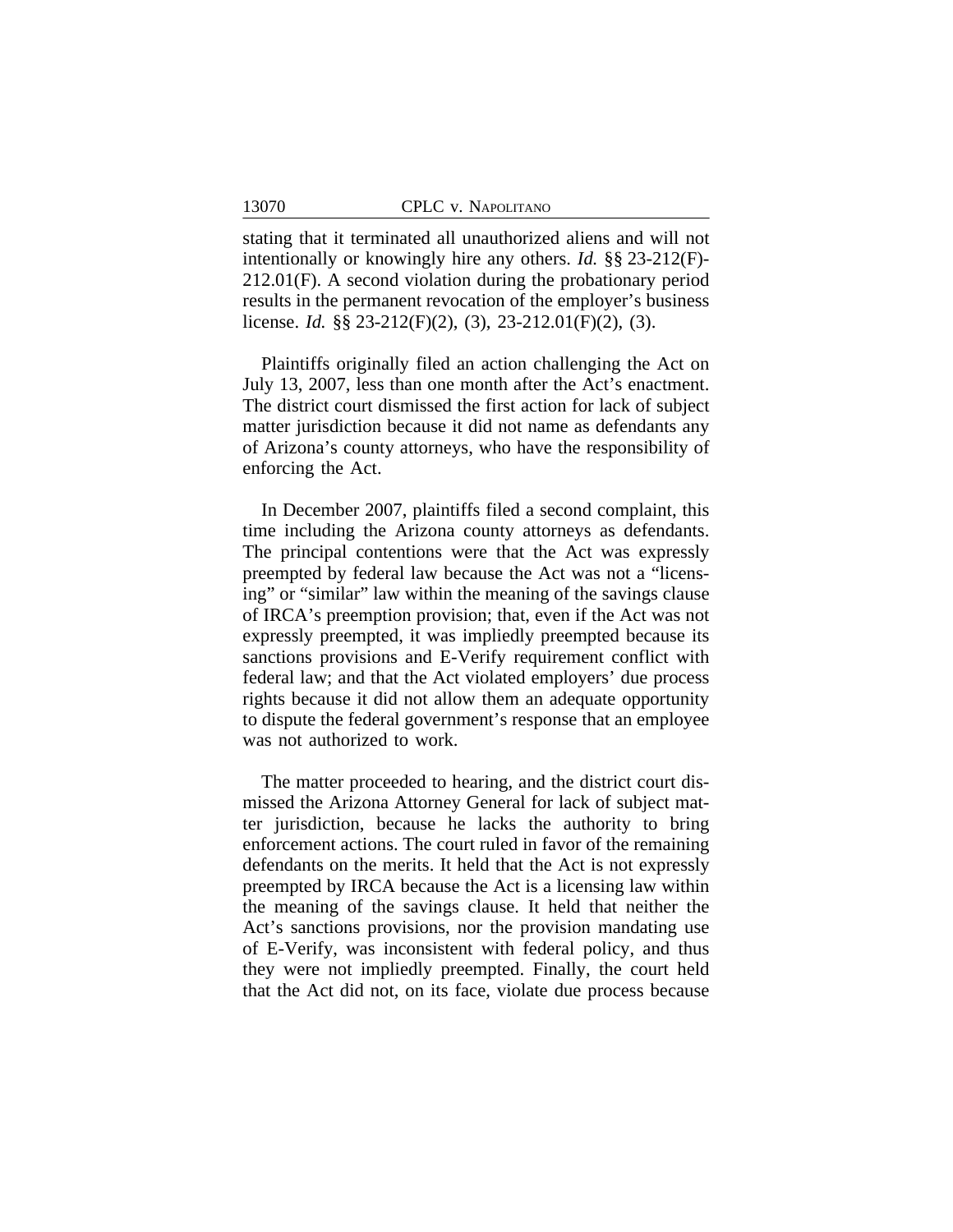employers' due process rights were adequately protected. Plaintiffs now appeal.

#### **Discussion**

#### **I. Preemption**

Federal preemption can be either express or implied. *See Fid. Fed. Sav. & Loan Ass'n v. de la Cuesta*, 458 U.S. 141, 152-53 (1982). When a federal statute contains an explicit preemption provision, we are to " 'identify the domain expressly pre-empted' by that language." *Medtronic, Inc. v. Lohr*, 518 U.S. 470, 484 (1996) (quoting *Cipollone v. Liggett Group, Inc.*, 505 U.S. 504, 517 (1992)). IRCA contains an express preemption clause in its provision creating sanctions for hiring unauthorized aliens. It preempts all state sanctions "other than through licensing and similar laws." 8 U.S.C. § 1324a(h)(2). Plaintiffs contend that the Act is expressly preempted.

Implied preemption has two subcategories. *See Lorillard Tobacco Co. v. Reilly*, 533 U.S. 525, 541 (2001). The first is field preemption, where "the depth and breadth of a congressional scheme . . . occupies the legislative field." *Id.* (citing *Fid. Fed. Sav.*, 458 U.S. at 153). The second is conflict preemption, which occurs when either " 'compliance with both federal and state regulations is a physical impossibility, " *Fid. Fed. Sav.*, 458 U.S. at 152 (quoting *Fla. Lime & Avocado Growers, Inc.*, 373 U.S. 132, 142-43 (1963)), or where "state law stands as an obstacle to the accomplishment and execution of the full purposes and objectives of Congress," *id.* (internal quotation marks omitted) (quoting *Hines v. Davidowitz*, 312 U.S. 52, 67 (1941)). For conflict preemption to apply, the conflict must be an actual conflict, not merely a hypothetical or potential conflict. *See English v. Gen. Elec. Co.*, 496 U.S. 72, 89 (1990). Plaintiffs contend that even if the entire Act is not expressly preempted, the mandatory require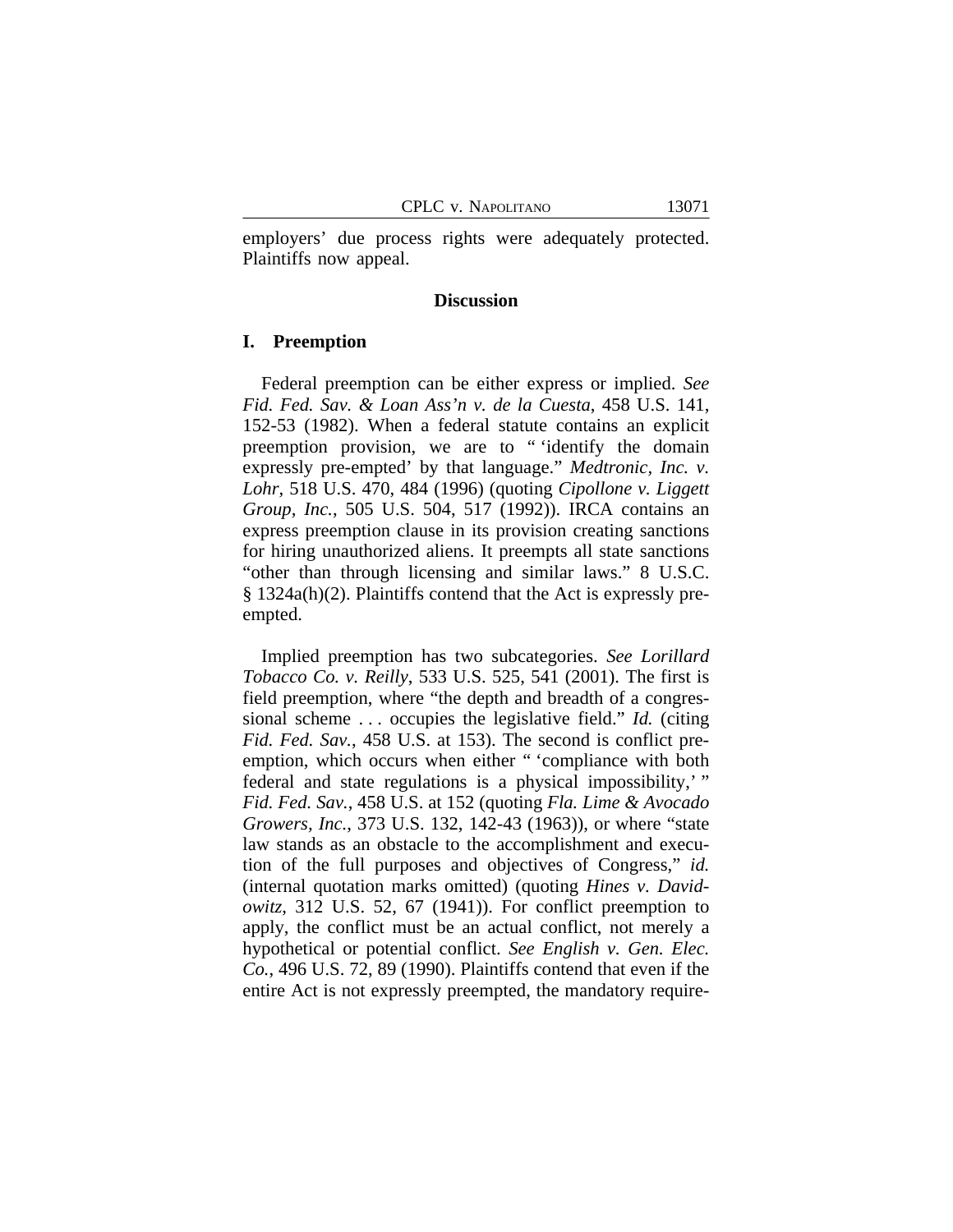ment to use E-Verify is impliedly preempted because it conflicts with the voluntary program in IIRIRA.

## *A. The Act is not expressly preempted because it falls within IRCA's savings clause.*

**[1]** The explicit preemption provision in IRCA states: "The provisions of this section preempt any State or local law imposing civil or criminal sanctions (other than through licensing and similar laws) upon those who employ, or recruit or refer for a fee for employment, unauthorized aliens." 8 U.S.C. § 1324a(h)(2). The parties agree that the Act is expressly preempted by IRCA unless it falls within the savings clause of IRCA's express preemption provision. Plaintiffs argue that the Act does not fall within the savings clause because they contend the Act is not a "licensing law" within the ordinary meaning of the phrase, and that the savings clause was not intended to permit a state to create an adjudication and enforcement system independent of federal enforcement of IRCA violations.

The district court held that the plain language of section 1324a(h)(2) does not facially preempt the Act because it does no more than impose conditions on state licenses to do business and thus falls within the savings clause. *Ariz. Contractors Ass'n v. Candelaria*, 534 F. Supp. 2d 1036, 1046-47 (D. Ariz. 2008). The court rejected plaintiffs' argument that section 1324a(h)(2) permits only licensing sanctions that are preceded by a federal adjudication of employer liability, reasoning that neither the plain language of section 1324a(h)(2) nor the legislative history supports plaintiffs' position. *Id.* at 1046-48.

**[2]** The district court also rejected plaintiffs' argument that the savings clause should be interpreted narrowly, holding that because regulation in the employment field is traditionally an area of state concern, there is a presumption against preemption. *Id.* at 1050-52. An issue central to our preemp-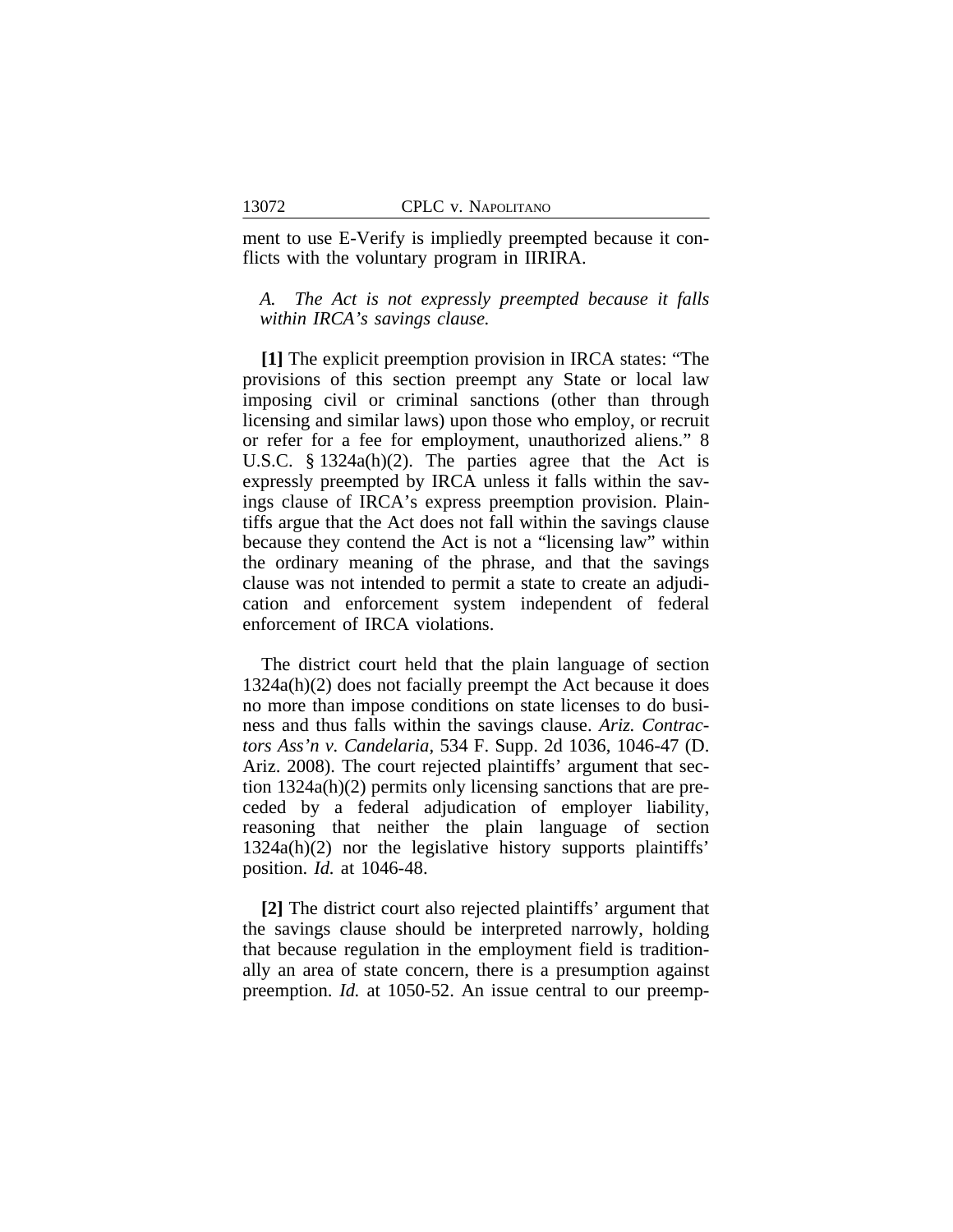tion analysis is thus whether the subject matter of the state law is in an area of traditionally state or federal presence. When Congress legislates "in a field which the States have traditionally occupied . . . . we start with the assumption that the historic police powers of the States were not to be superseded by the Federal Act unless that was the clear and manifest purpose of Congress." *United States v. Locke*, 529 U.S. 89, 108 (2000) (internal quotation marks omitted) (quoting *Rice v. Santa Fe Elevator Corp.*, 331 U.S. 218, 230 (1947)). Conversely, we do not assume non-preemption "when the State regulates in an area where there has been a history of significant federal presence." *Id.*

**[3]** A leading case involving the employment of illegal aliens is *De Canas v. Bica*, 424 U.S. 351 (1976). The Supreme Court there upheld a state law prohibiting the employment of unauthorized aliens against a preemption challenge because it concluded that the authority to regulate the employment of unauthorized workers is "within the mainstream" of the state's police powers. *Id.* at 356, 365. The Court reasoned that "the fact that aliens are the subject of a state statute does not render it a regulation of immigration, which is essentially a determination of who should or should not be admitted into the country, and the conditions under which a legal entrant may remain." *Id.* at 355.

**[4]** Plaintiffs argue that reliance on *De Canas* is now misplaced because IRCA, passed after *De Canas*, brought the regulation of unauthorized employees within the scope of federal immigration law. They rely on language in a later case where the Court said that IRCA made the employment of unauthorized workers "central to '[t]he policy of immigration law.' " *Hoffman Plastic Compounds, Inc. v. NLRB*, 535 U.S. 137, 147 (2002) (quoting *INS v. Nat'l Ctr. for Immigrants' Rights, Inc.*, 502 U.S. 183, 194 & n.8 (1991)) (alteration in original). That case, however, did not involve preemption, or indeed any state regulation. It considered whether the National Labor Relations Board ("NLRB") could award back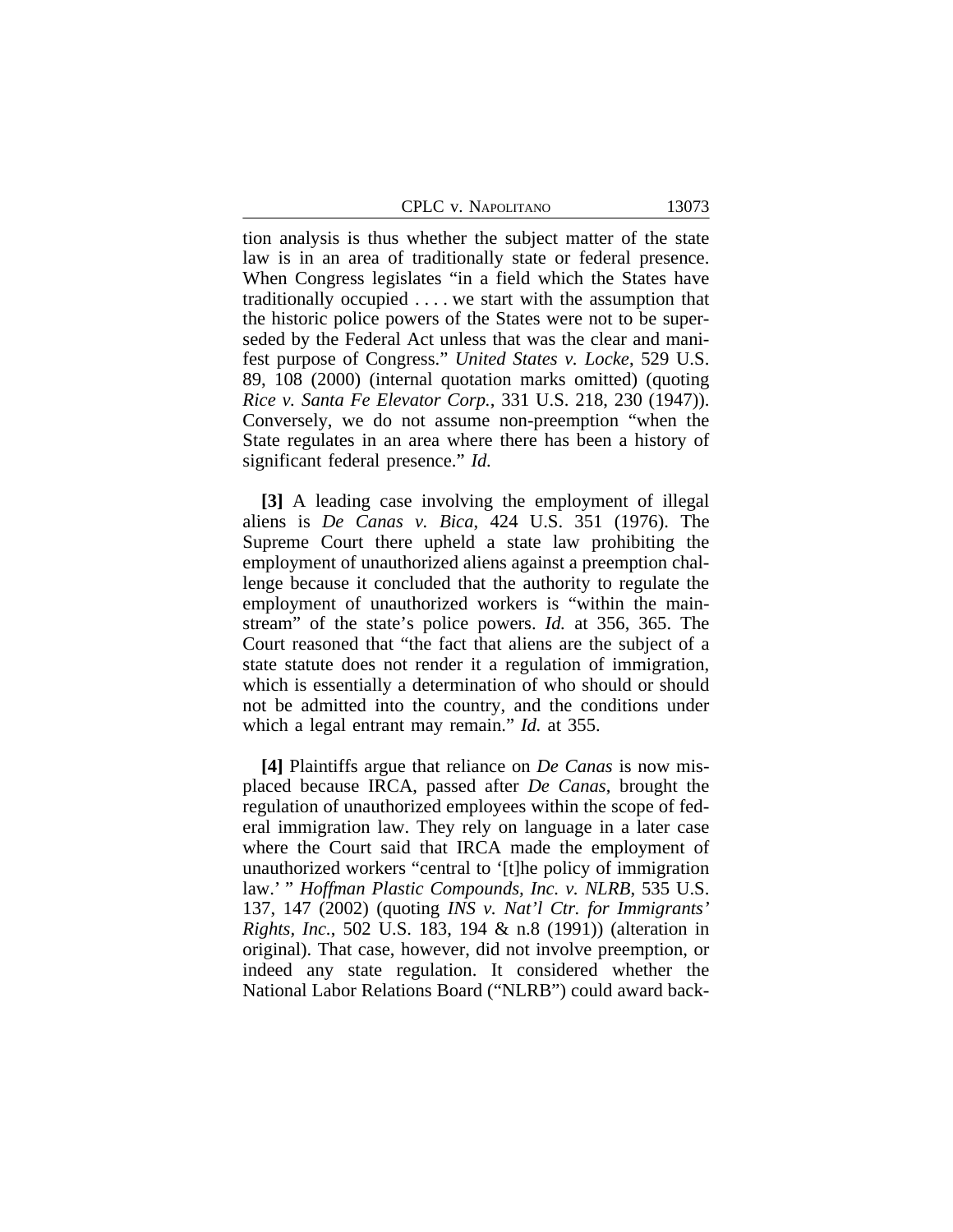pay to an unauthorized worker, and the Court held it could not. The Court said that the NLRB had impermissibly "trench[ed] upon federal statutes and policies unrelated to the [National Labor Relations Act]" by awarding backpay to an unauthorized alien worker who was improperly terminated from his employment for participating in union-related activities. *Id.* at 140, 141, 144. Because it did not concern state law or the issue of preemption, *Hoffman* did not affect the continuing vitality of *De Canas*. We conclude that, because the power to regulate the employment of unauthorized aliens remains within the states' historic police powers, an assumption of non-preemption applies here.

Plaintiffs contend that the term "license" was intended to encompass only licenses to engage in specific professions, such as medicine or law, and not licenses to conduct business. There is no support for such an interpretation. "Licensing" generally refers to "[a] governmental body's process of issuing a license," *Black's Law Dictionary* 940 (8th ed. 2004), and a "license" is "a permission, usually revocable, to commit some act that would otherwise be unlawful," *id.* at 938. The Act provides for the suspension of employers' licenses to do business in the state. *See* Ariz. Rev. Stat. § 23-212(F). Such licenses are defined as "any agency permit, certificate, approval, registration, charter or similar form of authorization that is required by law and that is issued by any agency for the purposes of operating a business in this state." *Id.* § 23-  $211(9)(a)$ . The statute's broad definition of "license" is in line with the terms traditionally used and falls within the savings clause. The language of the savings clause therefore exempts such state licensing regulation from express preemption. A recent district court case that considered the same issue reached the same conclusion. *See Gray v. City of Valley Park*, No. 4:07CV00881 ERW, 2008 WL 294294, at \*8, 10, 12 (E.D. Mo. Jan. 31, 2008) (holding that city ordinance governing issuance and denial of business permits fell within meaning of savings clause). *But see Lozano v. City of Hazleton*, 496 F. Supp. 2d 477, 519-21 (M.D. Pa. 2007) (concluding that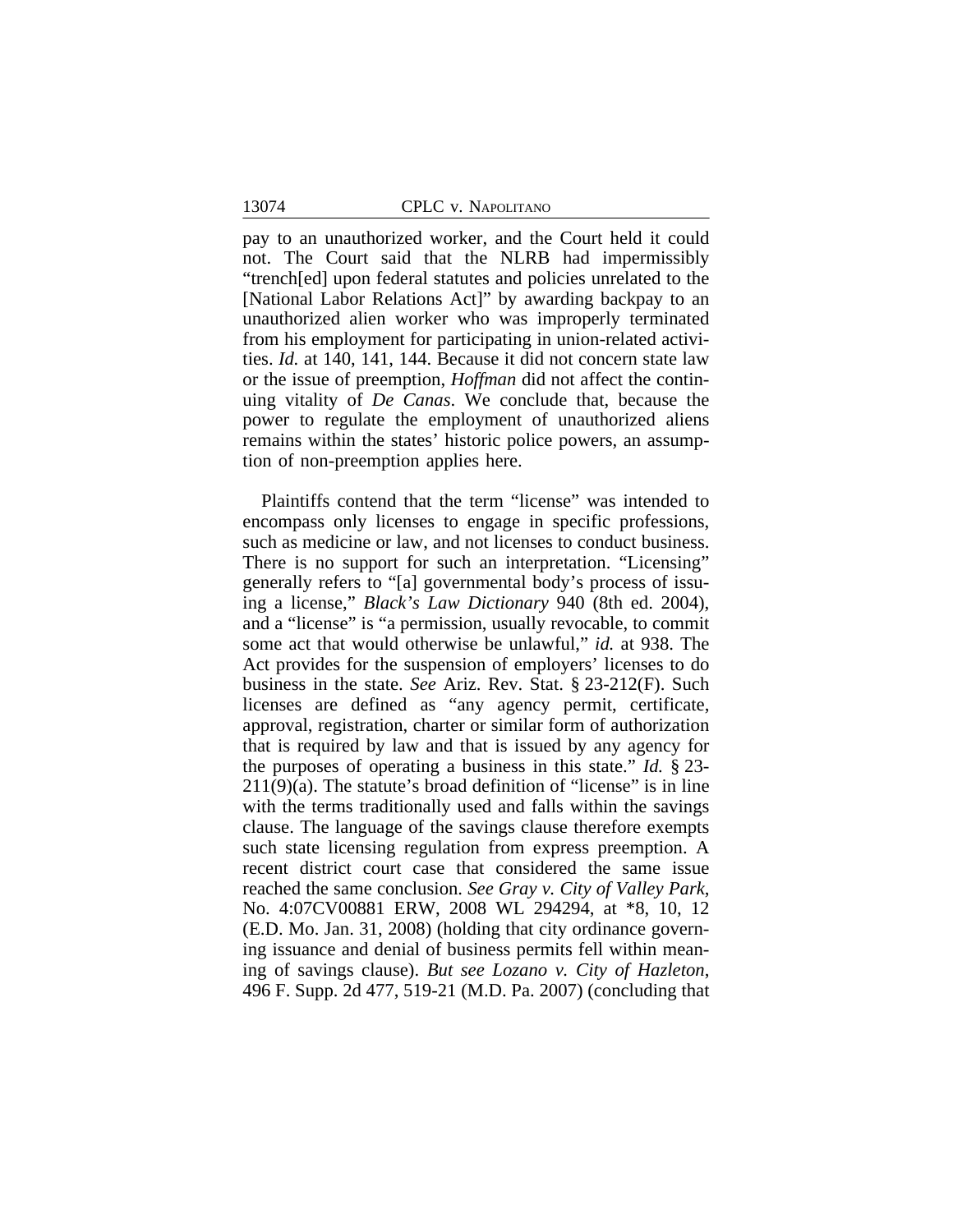state law prohibiting employment of illegal aliens was expressly preempted by IRCA).

Plaintiffs nevertheless contend that the legislative history demonstrates that Congress intended the savings clause to permit states to impose a state sanction only after there had been a federal determination of an alien's unauthorized status. Plaintiffs rely on the second sentence in a paragraph from Part I of House Report 99-682, which as a whole states:

The penalties contained in this legislation are intended to specifically preempt any state or local laws providing civil fines and/or criminal sanctions on the hiring, recruitment or referral of undocumented aliens. They are not intended to preempt or prevent lawful state or local processes concerning the suspension, revocation or refusal to reissue a license to any person who has been found to have violated the sanctions provisions in this legislation. Further, the Committee does not intend to preempt licensing or "fitness to do business laws," such as state farm labor contractor laws or forestry laws, which specifically require such licensee or contractor to refrain from hiring, recruiting or referring undocumented aliens.

H.R. Rep. No. 99-682(i), at 58 (1986) *as reprinted in* 1986 U.S.C.C.A.N. 5649, 5662. As the district court found, however, this paragraph as a whole does not support plaintiffs' argument. The paragraph describes the federal law as preempting "civil fines and/or criminal sanctions," neither of which the Act imposes. The paragraph does not suggest that the federal law would preempt local laws that suspend or revoke licenses on the basis of IRCA violations, or state licensing laws that require employers not to hire unauthorized workers. As the district court concluded, plaintiffs' reading of the second sentence, as permitting enforcement only of state licensing regulations conditioned on federally adjudicated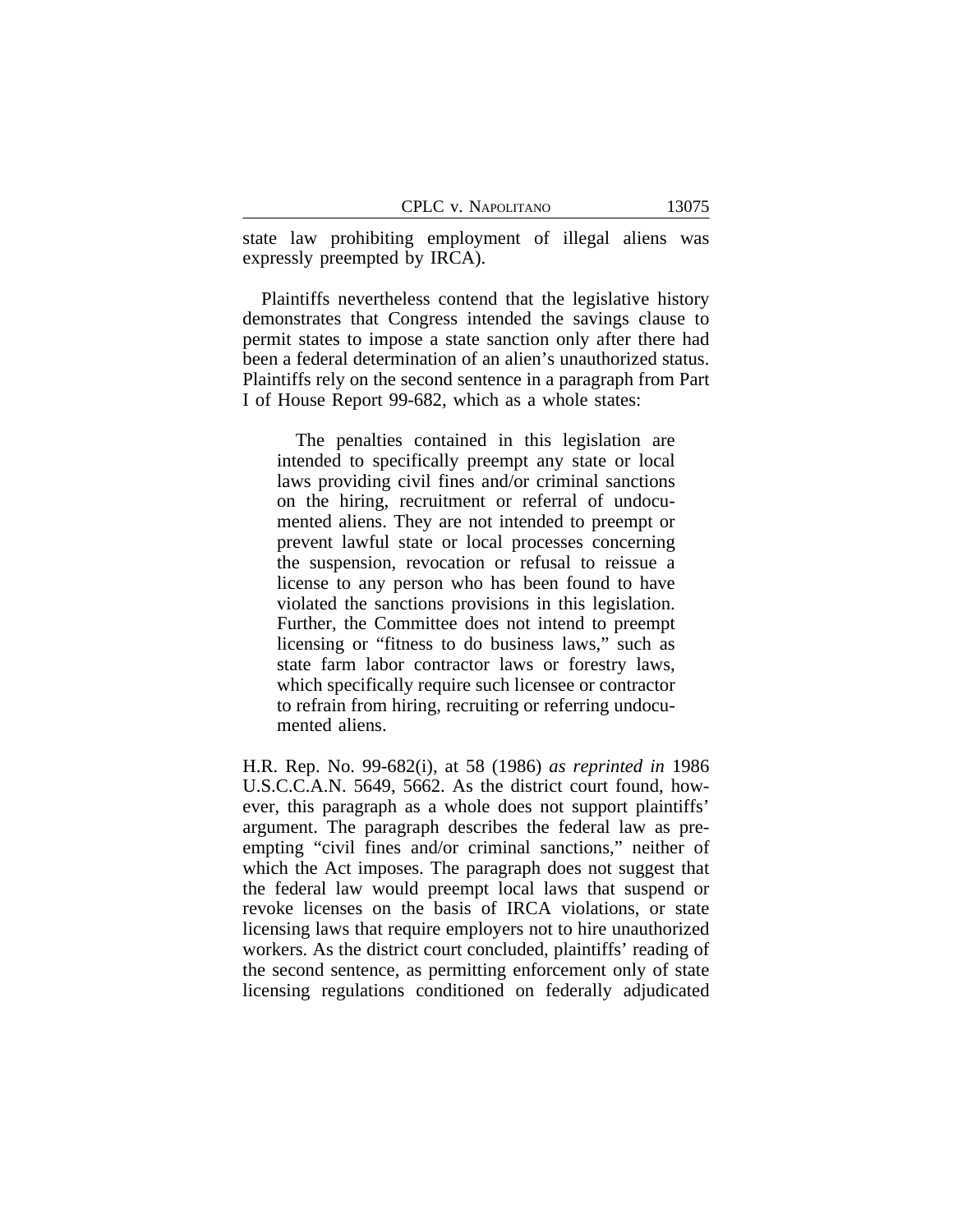violations, is contradicted by the third sentence, which recognizes states can condition an employer's "fitness to do business" on hiring documented workers. That is what the Arizona Act does.

**[5]** In sum, the Act does not attempt to define who is eligible or ineligible to work under our immigration laws. It is premised on enforcement of federal standards as embodied in federal immigration law. The district court therefore correctly held that the Act is a "licensing" measure that falls within the savings clause of IRCA's preemption provision.

Plaintiffs finally contend that this kind of state regulation must be preempted because there is a potential for conflict in the practical operation of the state and federal law. They point to a hypothetical situation in which an employer may be subject to conflicting rulings from state and federal tribunals on the basis of the same hiring situation. Whether principles of comity or issue preclusion would allow such a result are questions not addressed by the parties. In any event, a speculative, hypothetical possibility does not provide an adequate basis to sustain a facial challenge. *See Crawford*, 128 S. Ct. at 1621.

## *B. The Act's provision mandating the use of E-Verify is not impliedly preempted by federal law.*

Plaintiffs argue that the Arizona provision mandating the use of E-Verify is impliedly preempted because it conflicts with Congressional intent to keep the use voluntary. They contend that Congress wanted to develop a reliable and nonburdensome system of work-authorization verification, and that mandatory use of E-Verify impedes that purpose. They rely on the Supreme Court's decision in *Geier v. Am. Honda Motor Co.*, 529 U.S. 861 (2000). *Geier* recognized that state laws that fall within a savings clause and are therefore not expressly preempted are still subject to the "ordinary working of conflict pre-emption principles." *Id.* at 869. A state law is preempted through conflict preemption when it " 'stands as an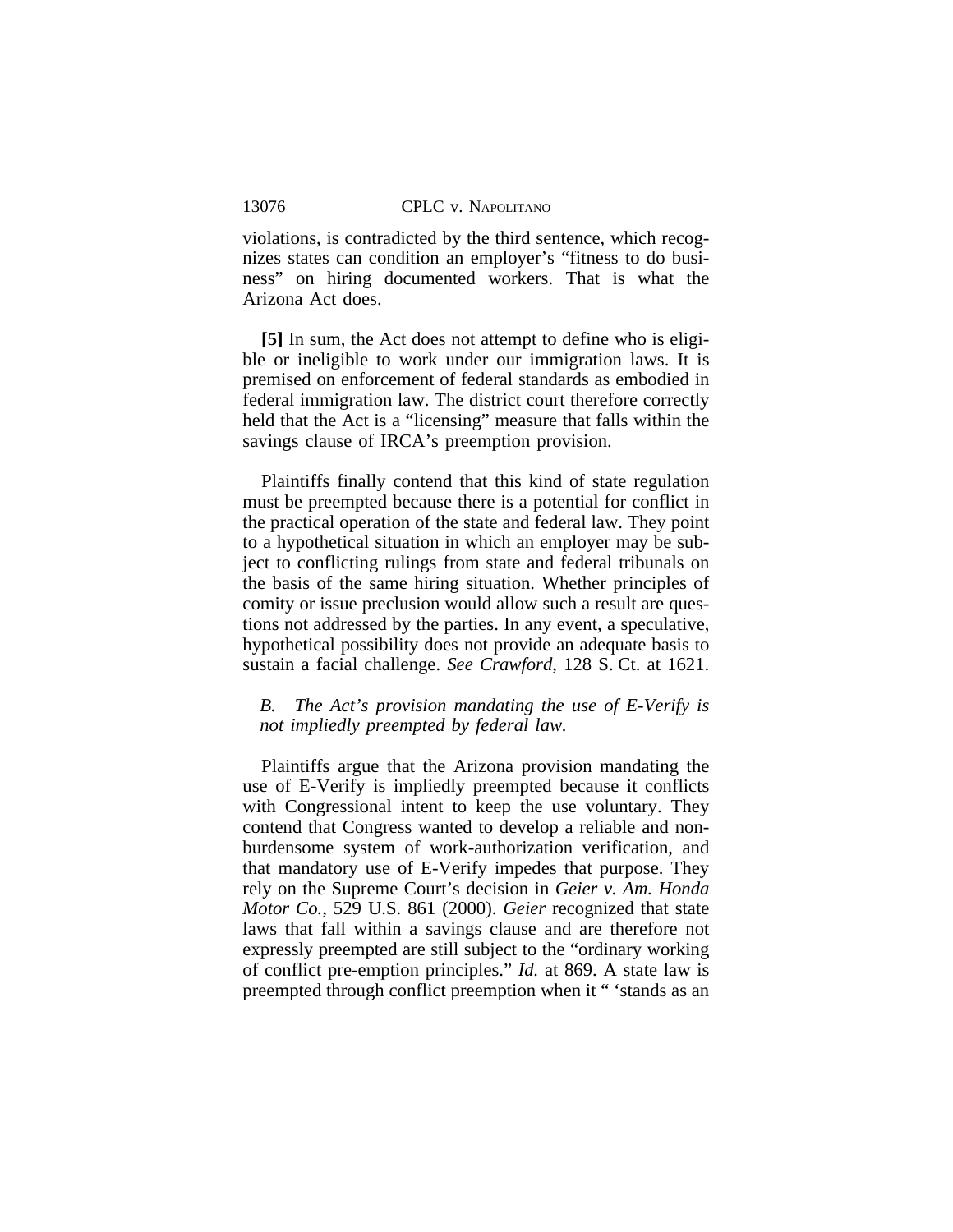obstacle to the accomplishment and execution of the full purposes and objectives of Congress.' " *Id.* at 873 (quoting *Hines*, 312 U.S. at 67). *Geier* involved a Department of Transportation regulation that was designed to encourage competition among automobile manufacturers to design effective and convenient passive-restraint systems. The regulation required only 10% of a car manufacturer's production to include airbags. The Court in *Geier* held that state tort law, permitting liability to be imposed for failure to provide airbags, conflicted with the federal policy to encourage development of different restraint systems. *Id.* at 886.

**[6]** The district court here held that Arizona's requirement that employers use E-Verify was not preempted because, while Congress made participation in E-Verify voluntary at the national level, that did not in and of itself indicate that Congress intended to prevent states from making participation mandatory. *Ariz. Contractors*, 534 F. Supp. 2d at 1055-56. We agree with that holding. Congress could have, but did not, expressly forbid state laws from requiring E-Verify participation. It certainly knew how to do so because, at the same time, it did expressly forbid "any State or local law imposing civil or criminal sanctions (other than through licensing and similar laws) upon those who employ, or recruit or refer for a fee for employment, unauthorized aliens." 8 U.S.C. § 1324a(h)(2).

**[7]** Furthermore, this case is unlike *Geier*, where the Supreme Court found strong evidence of Congress's intent to promote competition and balance federal goals in a competitive environment encouraging alternative systems. Here, E-Verify is a federal government service that Congress has implicitly strongly encouraged by expanding its duration and its availability (to all fifty states). *See* Basic Pilot Program Extension and Expansion Act of 2003, Pub. L. No. 108-156, 117 Stat. 1944, 1944; Basic Pilot Extension Act of 2001, Pub. L. No. 107-128, sec. 2, 115 Stat. 2407, 2407. Though Congress did not mandate E-Verify, Congress plainly envisioned and endorsed an increase in its usage. The Act's requirement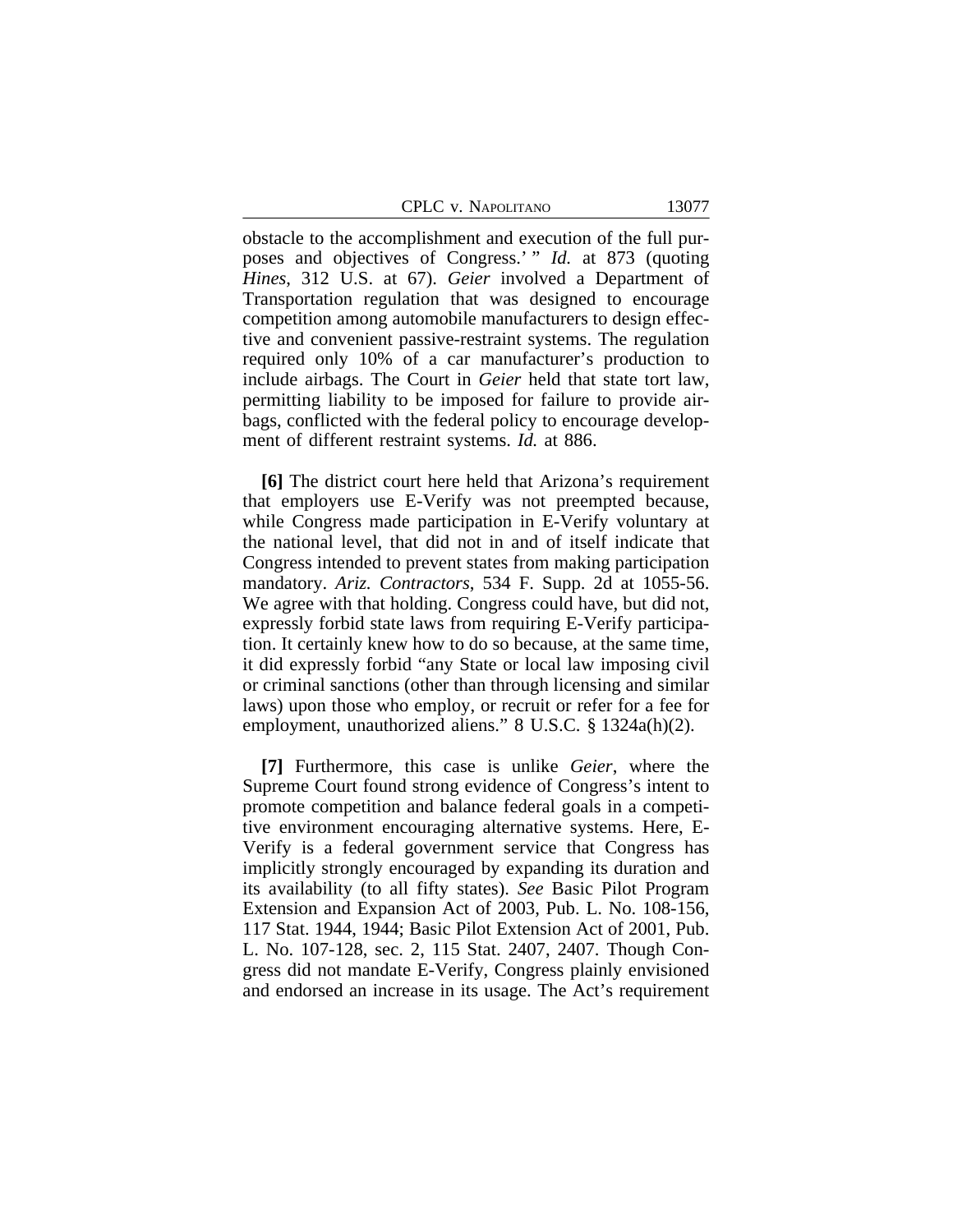that employers participate in E-Verify is consistent with and furthers this purpose, and thus does not raise conflict preemption concerns.

Appellants contend that conflict preemption is a concern here also because of the Act's potentially discriminatory effects. Their argument is that E-Verify increases discrimination against workers who look or sound "foreign," and that mandatory E-Verify usage thus upsets the enforcement/ discrimination balance that Congress has maintained by keeping E-Verify optional. This argument fails because Congress requires employers to use either E-Verify or I-9, and appellants have not shown that E-Verify results in any greater discrimination than I-9.

#### **II. Due Process**

The deprivation of a property interest must " 'be preceded by notice and opportunity for hearing appropriate to the nature of the case.' " *Cleveland Bd. of Educ. v. Loudermill*, 470 U.S. 532, 542 (1985) (quoting *Mullane v. Cent. Hanover Bank & Trust Co.*, 339 U.S. 306, 313 (1950)). An Arizona business license is a property interest. *See, e.g.*, *Comeau v. Ariz. State Bd. of Dental Exam'rs*, 993 P.2d 1066, 1070 (Ariz. Ct. App. 1999). An opportunity to be heard must be " 'at a meaningful time and in a meaningful manner.' " *Mathews v. Eldridge*, 424 U.S. 319, 333 (1976) (quoting *Armstrong v. Manzo*, 380 U.S. 545, 552 (1965)). Employers thus should be given an opportunity to be heard before their business licenses are suspended or revoked under the Act.

The Act sets forth the procedures to be followed in bringing an enforcement action. Any person may submit a complaint about a suspected violation to either the Arizona Attorney General or a county attorney. Ariz. Rev. Stat. § 23-212(B). The Attorney General or county attorney investigating a complaint must verify the alleged unauthorized alien's workauthorization status with the federal government pursuant to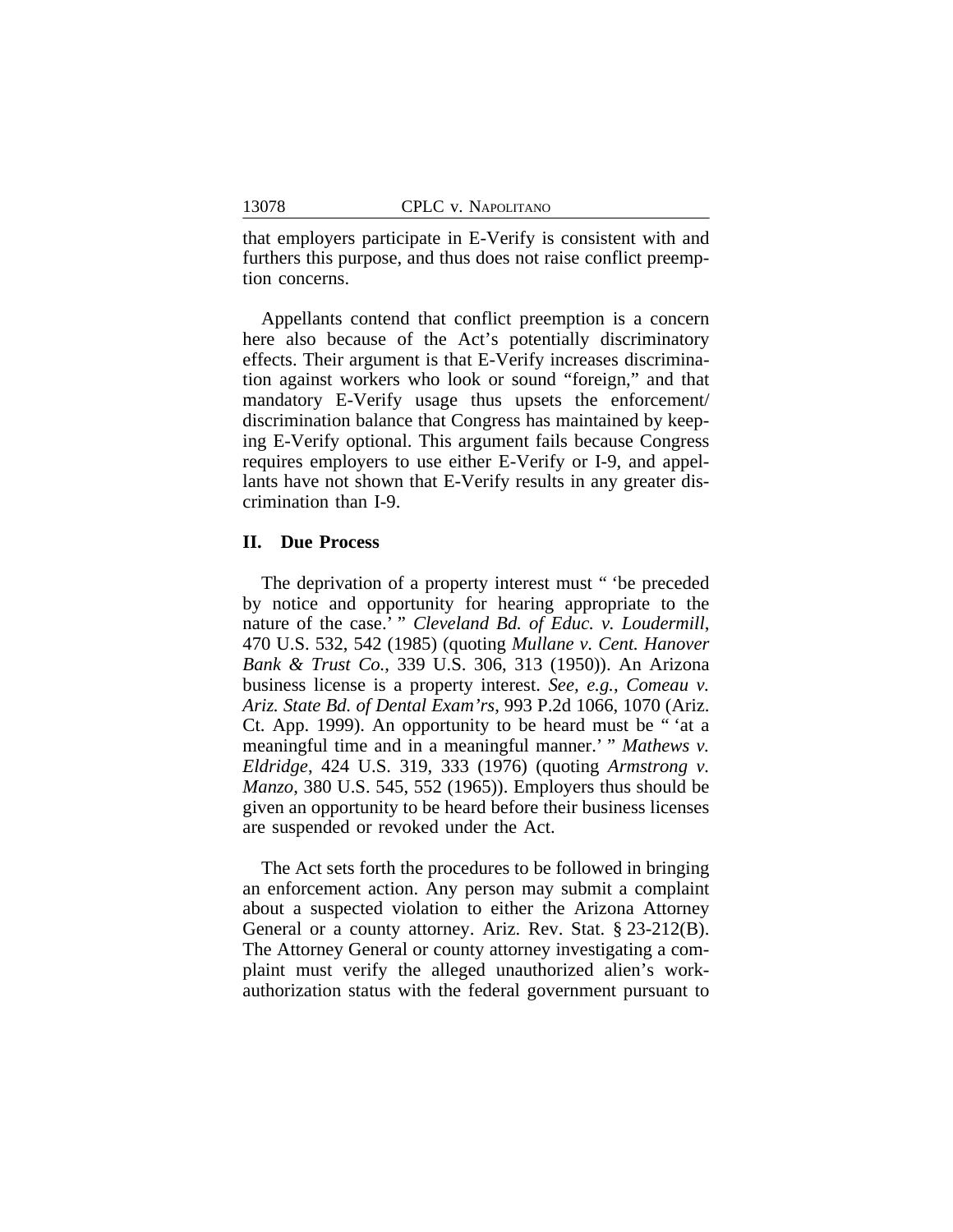| CPLC v. NAPOLITANO | 13079 |
|--------------------|-------|
|--------------------|-------|

8 U.S.C. § 1373; the state official is prohibited from attempting to make an independent determination of the alien's status. *Id.* After a complaint is investigated and found not to be false or frivolous, a county attorney must bring an enforcement action against the employer in state court in the county in which the alien was employed. *Id.* § 23-212(C), (D). The court is to expedite the action, which includes scheduling the hearing as quickly as is practicable. *Id.* § 23-212(E).

Subsection (H) of section 212 describes the state court's procedures to obtain information from the federal government on whether an alien was unauthorized to work:

On [sic] determining whether an employee is an unauthorized alien, the court shall consider only the federal government's determination pursuant to 8 United States Code § 1373(c). The federal government's determination creates a rebuttable presumption of the employee's lawful status. The court may take judicial notice of the federal government's determination and may request the federal government to provide automated or testimonial verification pursuant to 8 United States Code § 1373(c). *Id.* § 23-212(H). Section 1373(c) of title 8 of the U.S. Code provides that the Immigration and Naturalization Service "shall respond to an inquiry by a Federal, State, or local government agency, seeking to verify or ascertain the citizenship or immigration status of any individual within the jurisdiction of the agency for any purpose authorized by law, by providing the requested verification or status information." 8 U.S.C. § 1373(c).

Plaintiffs contend, in this facial challenge, that the Act violates due process because it deprives employers of their business licenses without providing them an adequate opportunity to dispute whether an employee was authorized to work. Plaintiffs rely on the first sentence of subsection (H) to argue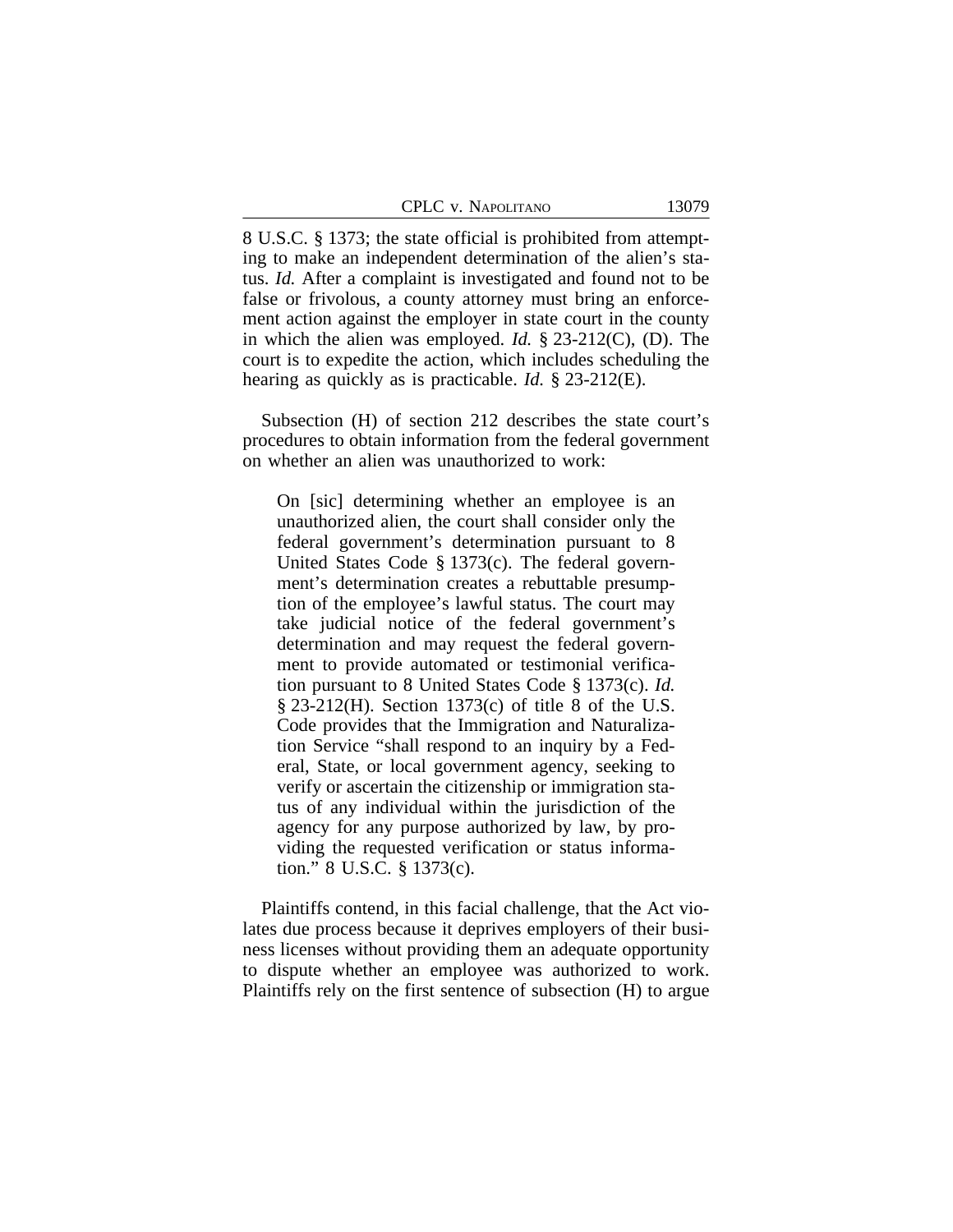that the Act prohibits employers at the state-court hearing from presenting any evidence to rebut the federal government's § 1373 response on the issue of the employee's work status. Defendants, however, point to the second sentence of subsection (H), which provides that the federal response creates only a rebuttable presumption. They contend that the employer can rebut the federal response with other evidence during a hearing.

**[8]** Plaintiffs' interpretation of subsection (H) is flawed because it gives no meaning to the second sentence of the provision. That sentence at least implicitly contemplates a hearing to rebut the presumption created by the federal determination of an employee's unauthorized status. *See* Ariz. Rev. Stat. § 23-212(H). Arizona law, consistent with ordinary principles of statutory interpretation, requires that " '[e]ach word, phrase, clause, and sentence [of a statute] must be given meaning so that no part will be void, inert, redundant, or trivial.' " *Williams v. Thude*, 934 P.2d 1349, 1351 (Ariz. 1997) (second alteration in original) (emphasis omitted) (quoting *City of Phoenix v. Yates*, 208 P.2d 1147, 1149 (Ariz. 1949)). We conclude that the statute provides an employer the opportunity, during the state court proceeding, to present rebuttal evidence.

Furthermore, defendants explain any apparent incongruity between the first two sentences of subsection (H) by pointing to parallel language found in an earlier subsection, subsection (B), which relates to the initial investigation of a complaint:

When investigating a complaint, the attorney general or county attorney shall verify the work authorization of the alleged unauthorized alien with the federal government pursuant to 8 United States Code § 1373(c). A state, county or local official shall not attempt to independently make a final determination on whether an alien is authorized to work in the United States.